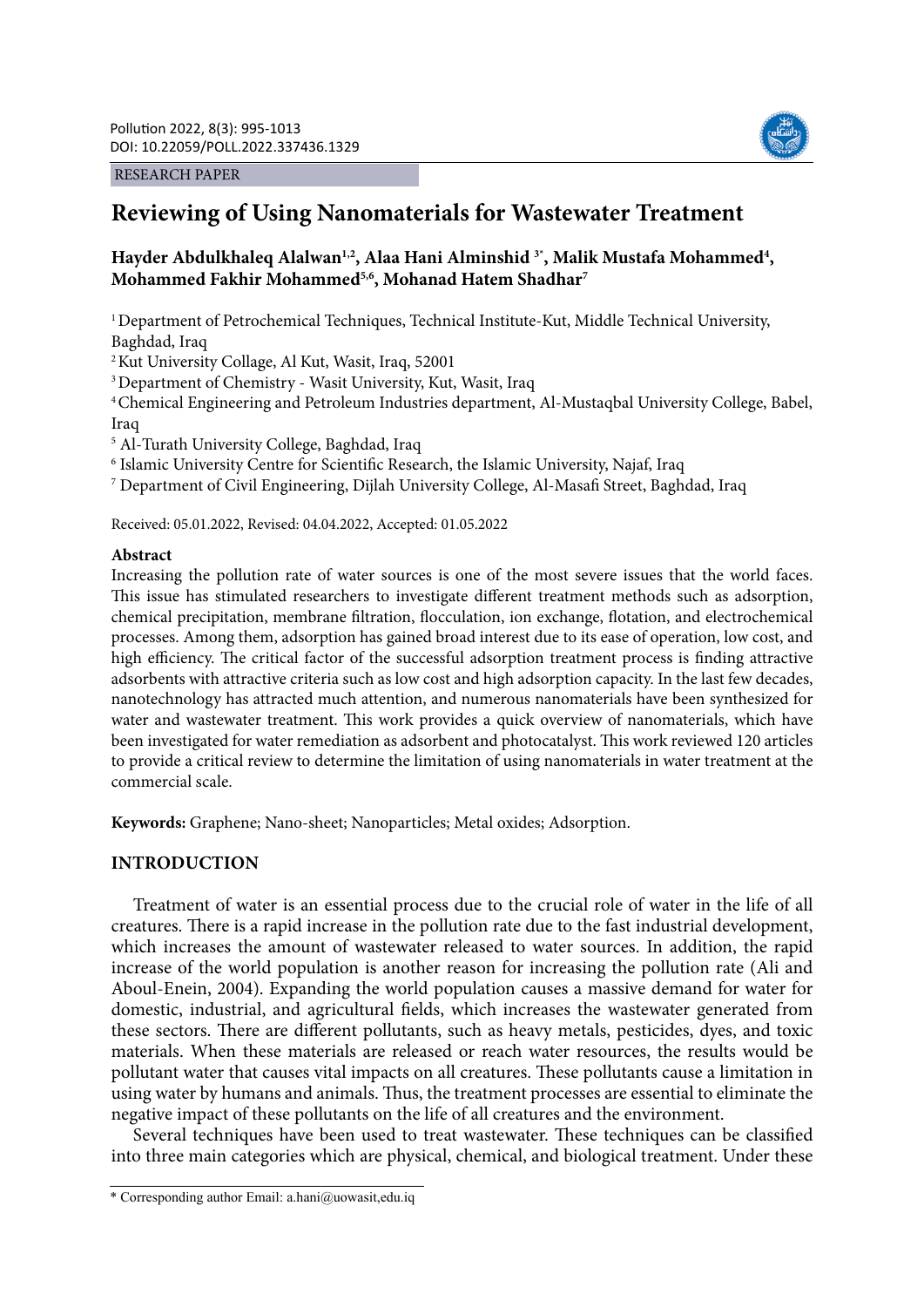classifications, several methods were used, such as solvent extraction, oxidation, sedimentation, gravity separation, ion exchange, micro and ultrafiltration, reverse osmosis, precipitation, coagulation, electrolysis, flotation, adsorption, evaporation, distillation, and electrodialysis. Among these methods, adsorption has attracted much attention due to the availability of numerous types of adsorbents, low cost of the process, simple operation procedure, and the ability to use it for different pollutants such as inorganic, soluble/insoluble organic, and biological contaminants.

Despite these advantages, adsorption has certain drawbacks, such as its limitation to compete with other methods at industrial levels. The main reason for this limitation is the lack of excellent adsorbents that provide excellent removal with an extended performance stability to avoid the replacement process and the expected cost and time. In addition, it is impossible to use one adsorbent for all kinds of pollutants, which limits the commercial application of this method. It has been reported that cost-effectiveness comparison of the different treatment methods puts the adsorption process in front of other methods (Santhosh et al., 2016). Despite the drawbacks of the adsorption process, it is considered a promising method that could be adopted widely on the commercial level in the future. Most of the investigations in this field focused on performing the treatment process in a batch mode (Matschullat, 2000). Activated carbon was the most material that has been investigated as an adsorbent due to its high surface area, which increases its adsorption capacity (Mohammed Ali et al., 2022). However, due to its high manufacturing cost, there is a need to find a more cost-effective adsorbent material to replace activated carbon. Several materials have been investigated, such as agriculture wastes, algae, and nanomaterials (Alalwan et al., 2021b; Mohammed Ali et al., 2022).

The rapid development in the nanotechnology field increased its involvement in different applications, covering almost all science and technology sectors (Afluq et al., 2021; Mohammed et al., 2021). Nanomaterials have been synthesized and used as adsorbent material for water and wastewater treatment (Gautam and Chattopadhyaya, 2016). Recently, researchers paid much attention to nano adsorbent materials due to the high promise that they have shown. This promise represents a vital opportunity to develop practical solutions for scaling the adsorption process to be compatible with commercial requirements. The significant number of publications that reviewed or reported experimental results in this field (Al-Furaijia et al., 2021; Kalash et al., 2020a; Singh and Batra, 2018; Xu et al., 2012) indicates the importance of providing new solutions for the water treatment sector. Thus, this review article focuses on the work published in the last ten years and briefly covers the technical applicability of nanomaterials as adsorbents to treat water and wastewater. This work aims to summarize and present the significant findings of different nanomaterials used in the treatment process. This article provides essential insights into this field to enhance the knowledge about this topic.

#### *Nanomaterials as adsorbents for water and wastewater treatment*

Nanoparticles have been used in numerous applications in different sectors such as industry, medicine, energy, and the environment (Alalwan and Alminshid, 2020; Alalwan and Alminshid, 2021; Alalwan et al., 2021a; Alminshid et al., 2021). The application of nanoscale materials as adsorbents for pollutants has attracted researchers due to their high active surface with high porosity and small size, which resulted in increased surface area. These advantages increase their adsorption capacity and enable nano adsorbents to capture pollutants with different molecular sizes, hydrophobicity, and speciation attitudes (Amrane et al., 2020). Nano adsorbents have several unique criteria, such as their rapid adsorbent rate, considerable pollutant-binding capacities, and regeneration ability after being exhausted (Yang and Xing, 2007). Due to these criteria also, nano adsorbents show adorable properties, such as catalytic potential and strong reactivity, which distinguish them from conventional materials. In addition, the involves of highly porous nanoparticles in the adsorption of pollutants have gained more attention. As an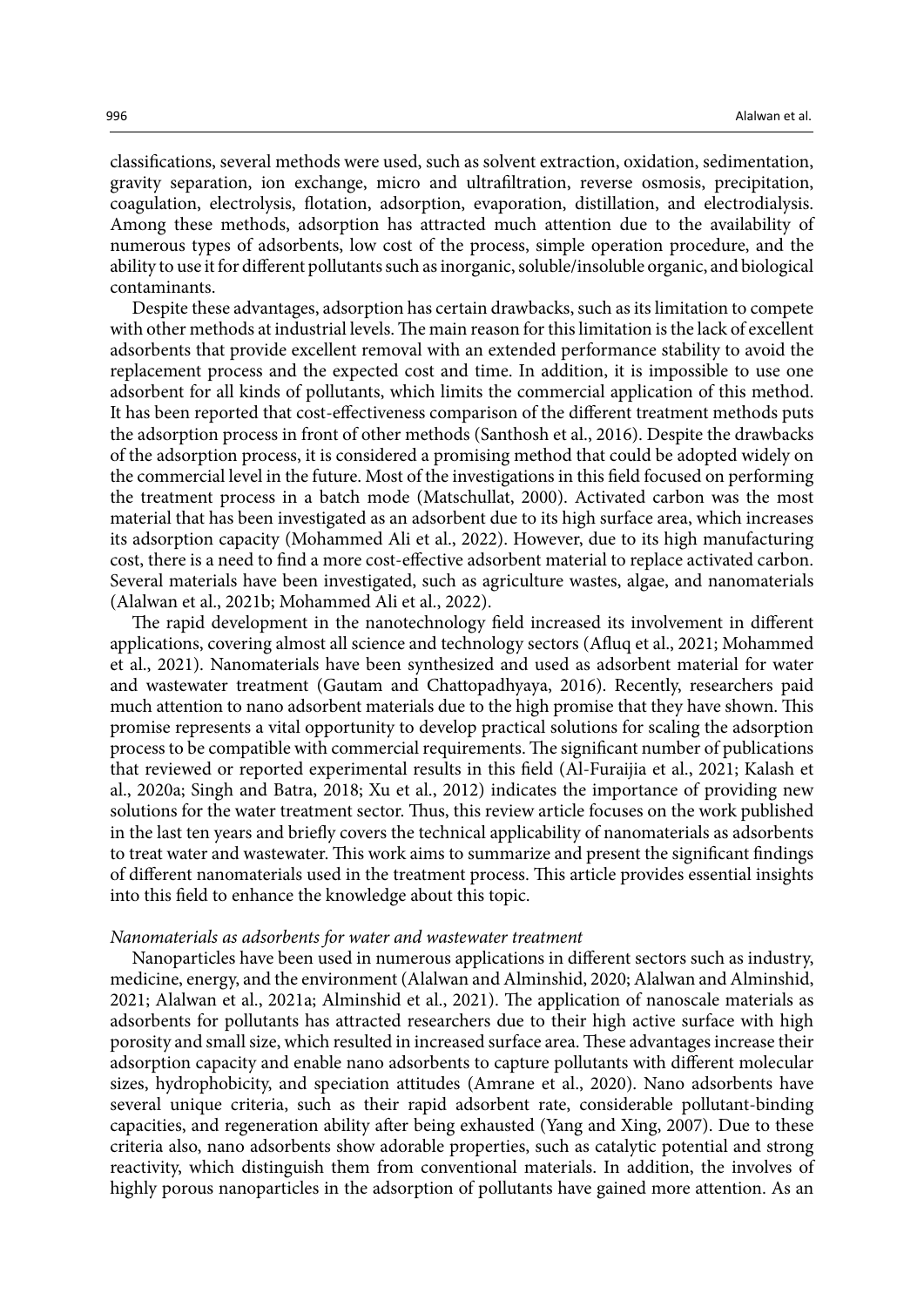example, modified silica nanoparticles were used for phenol adsorption from aqueous solutions achieving high removal percentage of 85% at an initial concentration of 10 mg/L of phenol (Kalash et al., 2020b). To facilitate the final separation of nano-adsorbents materials to reduce the health risk, nanomaterials can be used on their own or incorporated with other adsorption material with a bigger size as a base material as will be discussed in the following sections.

#### *Carbon-based nanomaterials*

As mentioned before, the most important criteria for adsorbent materials are high surface area, pore-volume, and considerable functionality. Thus, the focus is on developing porous materials such as activated carbon, zeolites, pillared clays, mesoporous oxides, polymers, and metal-organic frameworks. These materials have shown different efficiencies in removing contaminants from the water, air, and soil (Gupta and Bhattacharyya, 2012). Carbon-based adsorbents have attracted much attention due to their high adsorption capacity and thermal stability. Several types of carbon-based adsorbents have been investigated, such as activated carbon, fullerenes, carbon nanotubes, and graphene (Rao et al., 2007). Among them, carbon nanotubes (CNTs) and fullerene have been widely investigated, but their large-scale use is limited due to economic reasons. Thus, lowering the designing cost of these materials is the biggest challenge that faces their adoption for commercial use.

Generally, CNTs consists of cylindrical shape rolled up in a tube-like structure. There are two types of CNTs, which are single-walled carbon nanotubes (SWCNTs) and multi-walled carbon nanotubes (MWCNTs). SWCNTs consist of a single graphene sheet with a roll-up, while MWCNTs consist of multiple graphene roll-up sheets, as shown in **Figure 1** (Xu et al., 2018).

CNTs have higher sorption capability and efficiency than ordinary granular or powderactivated carbon due to their controlled pore size distribution and the higher surface-active sites to volume ratio. The adsorption capacity of CNTs correlated strongly to their surface functional groups and the nature of the adsorbate. Specifically, the presence of acidic surface groups such as carboxylic, phenolic, and lactonic groups enhances the uptake of polar compounds (Wang et al., 2008). On the other hand, nonpolar compounds such as polycyclic aromatic hydrocarbons are attracted more to unfunctionalized CNT (Stafiej and Pyrzynska, 2008). The adsorption mechanism of CNTs usually involves chemical interaction for polar compounds, while physical interaction is dominant for nonpolar compounds. Table 1 shows the significant results reported in the literature for adsorption processes using CNTs.

Graphene is another form of carbon nanomaterial that has attracted considerable attention. In the last decade, there was a noticeable increase in the application of graphene and graphenebased nano adsorbent for ecological treatment due to their attractive criteria, which assist in increasing the efficiency of several environmental processes. Using graphene as a carbon-based nanocomposite depends on different factors such as processability, cost, and environmental implications of each material. Graphene oxides (GO) have attracted more attention than



**Fig. 1.** SWCNTs and MWCNTs shapes (Xu et al., 2018).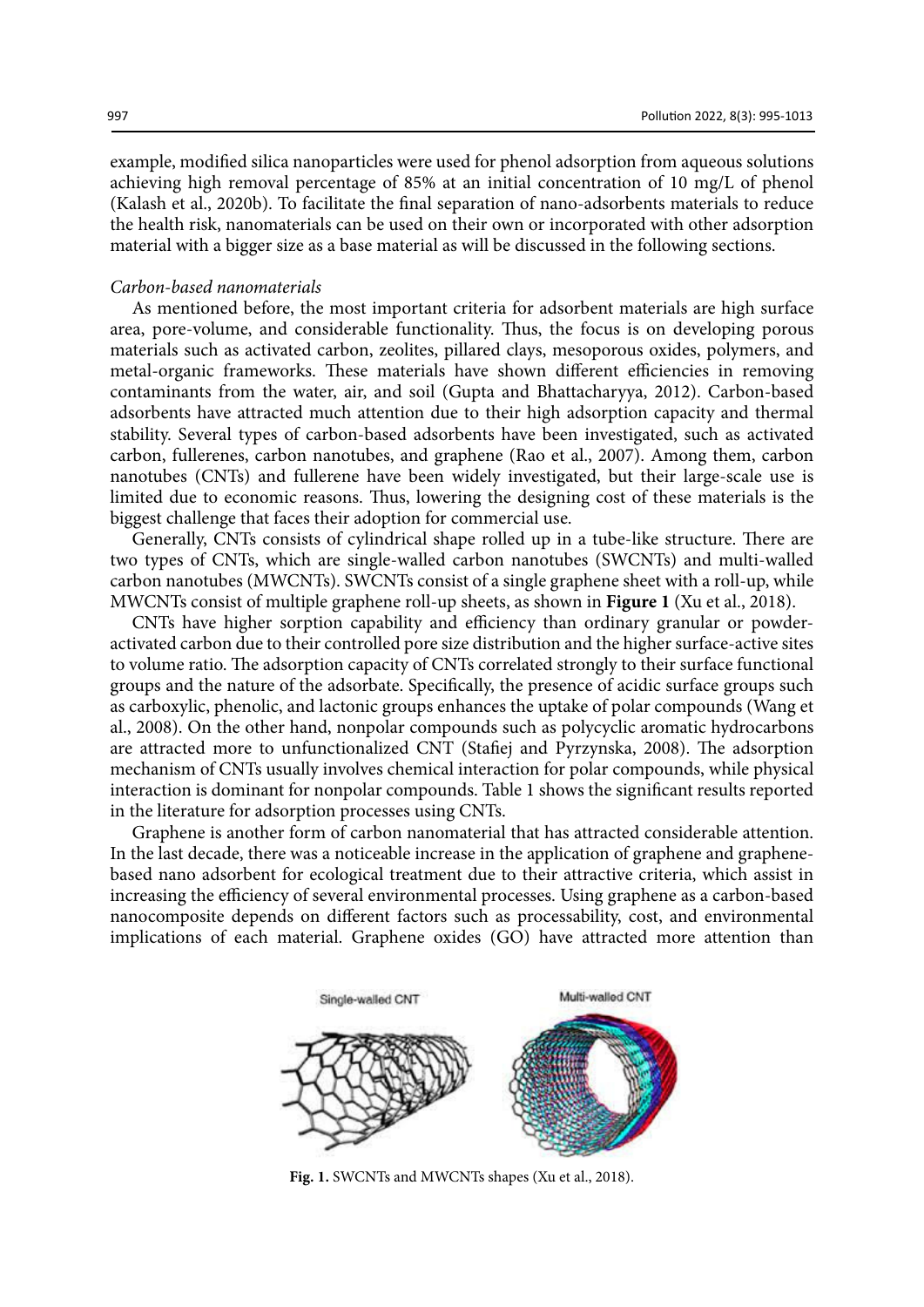|                |                                                 |                                           | Maximum capacity             |                                     |  |
|----------------|-------------------------------------------------|-------------------------------------------|------------------------------|-------------------------------------|--|
| No.            | Type of CNTs                                    | Adsorbate                                 | of adsorption                | References                          |  |
|                |                                                 |                                           | (mg/g)                       |                                     |  |
| $\mathbf{1}$   | Polymer coated MWCNTs                           | $\mathrm{Cu}^{+2}$                        | 189                          | (Hosseinzadeh et al., 2018)         |  |
| $\overline{2}$ | <b>MWCNTs</b>                                   | $Co^{+2}$                                 | 78.94                        | (Dehghani et al., 2020)             |  |
| 3              | Alkali-activated MWCNTs                         | Methylene blue<br>(MB)                    | 399                          | (Ma et al., 2012)                   |  |
| 4              | Untreated MWCNTs                                | MB                                        | 59.7                         | (Wang et al., 2012)                 |  |
| 5              | Hydroxylated and pristine<br><b>MWCNTs</b>      | Sulfamethazine                            | 13.31 and 24.78              | (Yang et al., 2015)                 |  |
| 6              | Untreated MWCNTs                                | Tetracycline (TC)                         | 269.54                       | (Zhang et al., 2011)                |  |
| 7              | <b>MWCNTs</b>                                   | TC                                        | 192.7                        | (Álvarez-Torrellas et al.,<br>2016) |  |
| 8              | CNTs-C@Fe-chitosan<br>composite                 | TC                                        | 104.0                        | (Álvarez-Torrellas et al.,<br>2016) |  |
| 9              | <b>CNTs</b>                                     | $Pb^{+2}$                                 | 17.44 at pH=7.0              | (Stafiej and Pyrzynska,<br>2008)    |  |
| 10             | $CNTs$ ( $HNO3$ )                               | $Pb^{+2}$                                 | 49.95 at pH=7.0              | (Li et al., 2002)                   |  |
| 11             | <b>SWCNTs</b>                                   | $Ni^{+2}$                                 | 9.22 at pH=7.0               | (Lu and Liu, 2006)                  |  |
| 12             | <b>MWCNTs</b>                                   | $Ni^{+2}$                                 | 7.53 at pH=7.0               | (Lu and Liu, 2006)                  |  |
| 13             | Untreated SWCNTs                                | Reactive red 120                          | 426.49                       | (Bazrafshan et al., 2013)           |  |
| 14             | Oxidized SWCNTs                                 | Basic red 46                              | 49.45                        | (Moradi, 2013)                      |  |
| 15             | <b>SWCNTs</b>                                   | 4-Chloro-2-<br>nitrophenol                | 1.44                         | (Mehrizad et al., 2012)             |  |
| 16             | <b>MWCNTs</b>                                   | 4-Chloro-2-<br>nitrophenol                | 4.42                         | (Mehrizad et al., 2012)             |  |
| 17             | Untreated SWCNTs                                | Dissolved organic<br>matter (DOM)         | $26.1 - 20.8$                | (Lou et al., 2011)                  |  |
| 18             | KOH activated MWCNTs                            | Toluene,<br>ethylbenzene, and<br>m-xylene | 87.12, 322.05, and<br>247.83 | (Yu et al., 2012)                   |  |
| 19             | <b>MWCNTs</b>                                   | Methyl orange                             | 52.86                        | (Zhao et al., 2013)                 |  |
| 20             | Chitosan/Fe <sub>2</sub> O <sub>3</sub> /MWCNTs | Methyl orange                             | 66.90                        | (Zhu et al., 2010)                  |  |
| 21             | Calcium alginate/MWCNTs                         | Methyl orange                             | 12.5                         | (Zhu et al., 2010)                  |  |

Table 1. Significant adsorption results using CNTs as adsorbent materials **Table 1.** Significant adsorption results using CNTs as adsorbent materials

ordinary graphene due to the lower manufacturing cost of GO (Santhosh et al., 2016). Graphene is an ideal adsorbent for water treatment and a promising alternative for CNTs due to several advantages that graphene offers over CNTs. From these advantages, single-layered graphene materials have two basal planes active for uptake, while it is hard for adsorbate to reach the inner walls in CNTs (Sitko et al., 2013b). In addition, the synthesis processes of GO and reduced GO (rGO) are quickly done by chemical exfoliation of graphite without using any catalyst, and no further purification step is needed.

Furthermore, GO has plenty of oxygen-containing functional groups, eliminating the need for acidic treatments (Zhao et al., 2011a). This is an essential criterion that CNTs lacks. Therefore, acidic treatment is mandatory to supply a hydrophilic feature and reactivity to CNTs because those functional groups play crucial roles in the adsorption of metal ions. Besides these essential advantages, graphene-based materials possess common attractive properties such as high surface area and electron-rich environment. GO showed promising efficiency in removing metal ion complexation due to the powerful functional groups on the GO surface. The removal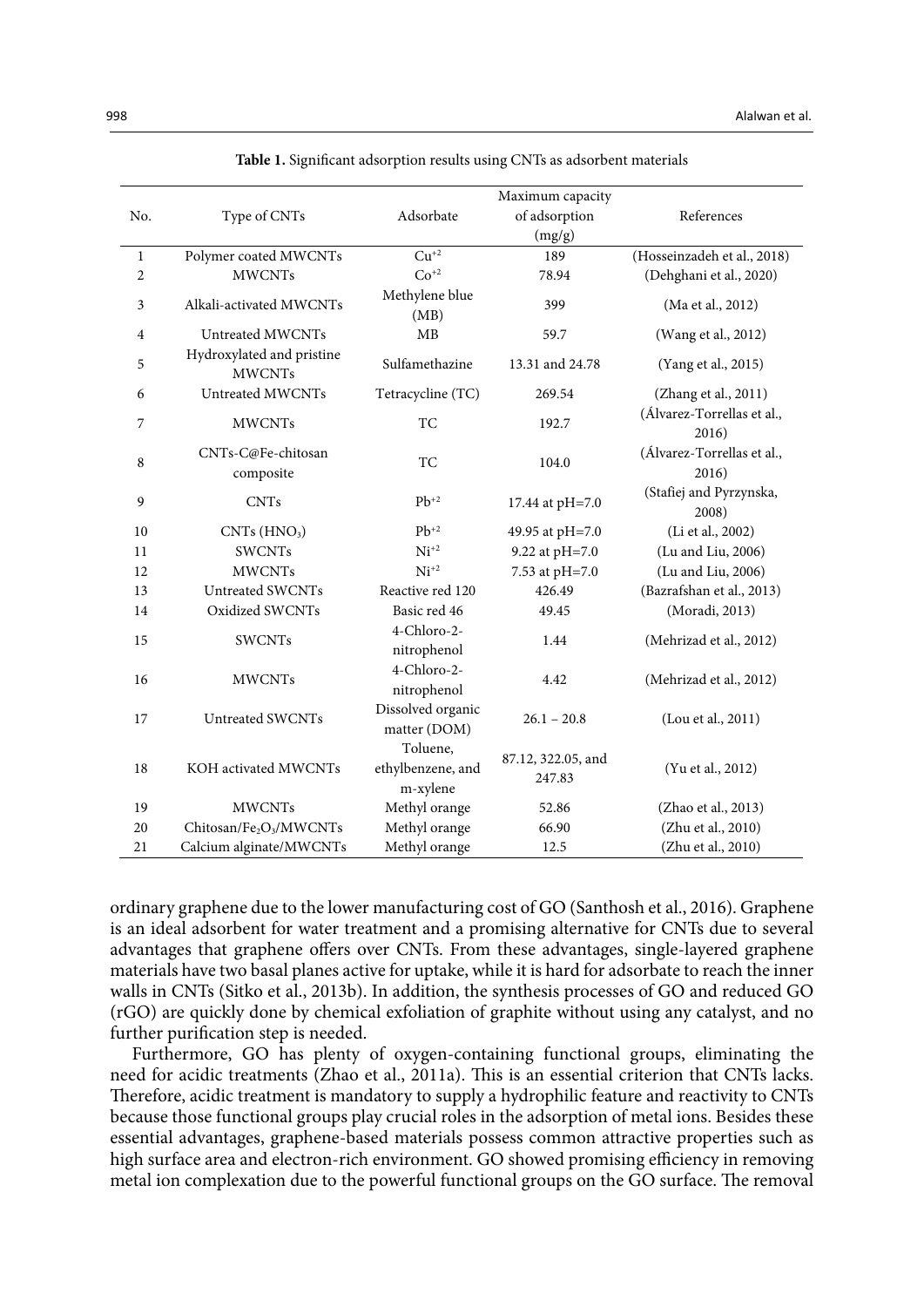process is done through electrostatic and coordinate approaches (Yang et al., 2010). Several investigations have been done on applying graphene-based materials to remove inorganic species from wastewater (Zhao et al., 2011a). Many of these investigations have determined the ability to use GO as a typical adsorbent for metal ions in aqueous solutions based on the cost, process efficiency, and environmental implication (Sitko et al., 2013a). Specifically, GO propose more realistic potentials compared to ordinary graphene due to GO's lower manufacturing costs. Composites of GO and metal oxides have shown promising efficiency for removing metal ions and organic pollutants from aqueous solutions, as shown in Table 2, which listed some of the significant results reported in the literature. However, there is still a lack in investigating the toxicological effect of GO.

Carbon is also recently involved in manufacturing of some other adsorbents such as MXenes, which are a group of two dimensions (2D) thin layer structure materials bonded to each other. MXenes basic formula is  $M_{n+1}X_nT_x$ , where M, n, X, and T are a transition metal, number ranges between 1 to 3, carbon or nitrogen, and a functional group, respectively (Sun et al., 2017). The preparation of MXene involves etching the middle layers with acids (Szuplewska et al., 2020). MXenes have received great attention in the last years due to their attractive properties, such as the 2D shape, strong negative charge, and high availability of the activation groups. However, their manufacturing cost is still high compared with other adsorbents (Kadhom et al., 2022).

#### *Metal-oxide based nanomaterials*

Several metal oxides in the nanoscale have been addressed as promising adsorbent materials such as the oxides of manganese, aluminum, iron, titanium, magnesium, and cerium (Wang et al., 2020a) due to their high surface area and significant reactivity resulting from their nano-size

| No.            | Adsorbent                                               | Adsorbate                                                    | Maximum capacity of<br>adsorption (mg/g) | Ref.                     |
|----------------|---------------------------------------------------------|--------------------------------------------------------------|------------------------------------------|--------------------------|
| $\mathbf{1}$   | $GO-MnFe2O4$                                            | $Pb^{+2}$                                                    | 673                                      | (Kumar et al., 2014)     |
| $\overline{2}$ | <b>GO-EDTA</b>                                          | $Pb^{+2}$                                                    | 479                                      | (Madadrang et al., 2012) |
| 3              | GO/silica/Fe <sub>3</sub> O <sub>4</sub>                | $Pb^{+2}$ and $Cd^{+2}$                                      | 333.3 and 166.7                          | (Wang et al., 2013)      |
| $\overline{4}$ | Reduce GO/COFe <sub>2</sub> O <sub>4</sub>              | $Pb^{+2}$                                                    | 299.4                                    | (Zhang et al., 2014)     |
| 5              | $SiO2-GNs$                                              | $Pb^{+2}$                                                    | 113.6                                    | (Hao et al., 2012)       |
| 6              | GO/Mn-doped Fe <sup>+3</sup> oxide                      | $Cd^{+2}$ and $Cu^{+2}$                                      | 87.2 and 129.7                           | (Nandi et al., 2013)     |
| 7              | TiO <sub>2</sub> /GO                                    | $Pb^{+2}$                                                    | 65.6                                     | (Madadrang et al., 2012) |
| $\,8\,$        | GO/Fe <sub>3</sub> O <sub>4</sub> /sulfanilic acid      | $Cu^{+2}$                                                    | 50.7 and 56.8                            | (Hu et al., 2013)        |
| 9              | GO/Fe <sub>3</sub> O <sub>4</sub> /sulfanilic acid      | $Cd+2$                                                       | 55.4                                     | (Hu et al., 2014)        |
| 10             | GO/Fe <sub>3</sub> O <sub>4</sub>                       | $Cu$ <sup>+2</sup> , Pb <sup>+2</sup> and $Cd$ <sup>+2</sup> | 23.1, 38.5 and 4.4                       | (Hur et al., 2015)       |
| 11             | GO                                                      | $Pb^{+2}$                                                    | 35.6                                     | (Lee and Yang, 2012)     |
| 12             | TiO <sub>2</sub> -graphene sponge                       | Tetracycline                                                 | 1805                                     | (Zhao et al., 2015)      |
| 13             | GO                                                      | Doxycycline                                                  | 398.40                                   | (Gao et al., 2012)       |
| 14             | GO                                                      | Tetracycline                                                 | 313.48                                   | (Gao et al., 2012)       |
| 15             | GO                                                      | Tetracycline                                                 | 381.77                                   | (Ghadim et al., 2013)    |
| 16             | Single-layer GO                                         | Ciprofloxacin                                                | 379                                      | (Chen et al., 2015)      |
| 17             | GO sponge                                               | Methylene blue                                               | 397                                      | (Liu et al., 2012a)      |
| 18             | GO                                                      | Methylene blue                                               | 351                                      | (Bradder et al., 2011)   |
| 19             | Porous graphene hydrogel                                | Ciprofloxacin                                                | 235.6                                    | (Ma et al., 2015)        |
| 20             | GO                                                      | Oxytetracycline                                              | 212.31                                   | (Gao et al., 2012)       |
| 21             | KOH-activated graphene                                  | Ciprofloxacin                                                | 194.6                                    | (Yu et al., 2015)        |
| 22             | Fe <sub>3</sub> O <sub>4</sub> /GO hybrids              | Methylene blue                                               | 167.2                                    | (Xie et al., 2012)       |
| 23             | GO- $\alpha$ - $\gamma$ -Fe <sub>2</sub> O <sub>3</sub> | glyphosate                                                   | 46.8                                     | (Santos et al., 2019)    |

Table 2. Significant adsorption results using GO or GO-based materials **Table 2.** Significant adsorption results using GO or GO-based materials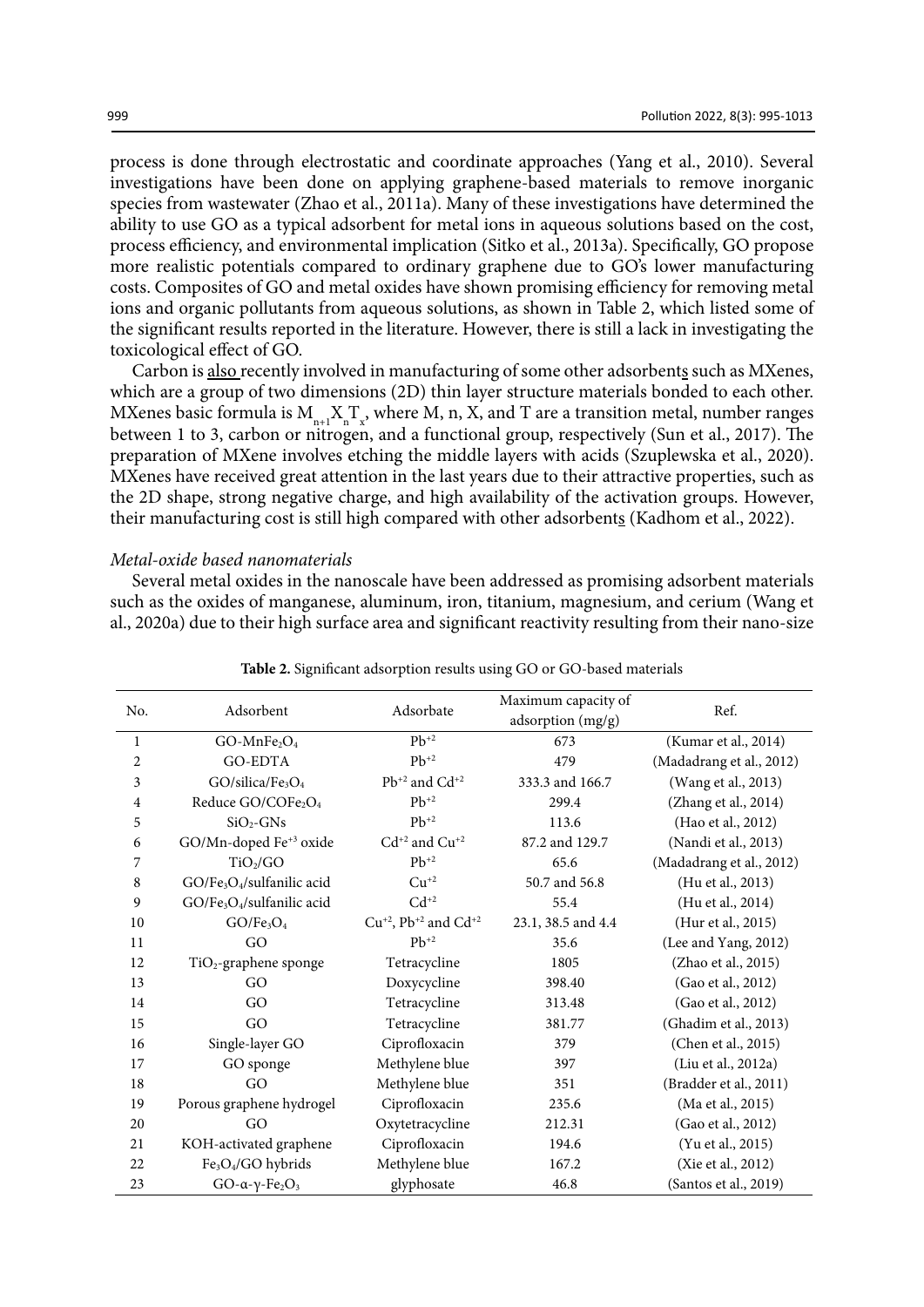| No. | Adsorbent                                             | Adsorbate                                           | Maximum capacity of<br>adsorption $(mg/g)$ | Ref.                        |
|-----|-------------------------------------------------------|-----------------------------------------------------|--------------------------------------------|-----------------------------|
|     | Goethite $(a$ -FeOOH)                                 | $Cu+2$                                              | 149.25                                     | (Grossl et al., 1994)       |
| 2   | Hematite ( $\alpha$ -Fe <sub>2</sub> O <sub>3</sub> ) | $Cu^{+2}$                                           | 84.46                                      | (Chen and Li, 2010)         |
| 3   | Maghemite $Y$ -Fe <sub>2</sub> O <sub>3</sub>         | $Cu+2$                                              | 26.8                                       | (Hu et al., 2006)           |
| 4   | ZnO                                                   | $Pb^{+2}$                                           | 6.7                                        | (Ma et al., 2010)           |
| 5   | CeO <sub>2</sub>                                      | $Pb^{+2}$                                           | 9.2                                        | (Cao et al., 2010)          |
| 6   | TiO <sub>2</sub>                                      | $Ph^{+2}$                                           | 401.14                                     | (Engates and Shipley, 2011) |
| 7   | Modified $Al_2O_3$                                    | $Pb^{+2}$ and $Cd^{+2}$                             | 100 and 83.33                              | (Afkhami et al., 2010)      |
| 8   | SiO <sub>2</sub>                                      | $Cu^{+2}$ , Ni <sup>+2</sup> , and Pb <sup>+2</sup> | 6.35, 0.880, and 5.20                      | (Manyangadze et al., 2020)  |
| 9   | Fe <sub>3</sub> O <sub>4</sub>                        | $Cu^{+2}$ and $Pb^{+2}$                             | 25.42 and 140.9                            | (Manyangadze et al., 2020)  |

**Table 3**. Adsorption capacities of NMOs for metal removal. **Table 3**. Adsorption capacities of NMOs for metal removal.

(Hua et al., 2012). Recent investigations demonstrate that many nano metal oxides (NMOs) offer attractive adsorption attitudes towards heavy metals in terms of adsorption capacity and selectivity, which helps remove toxic metals efficiently and achieve the prim standards (Deliyanni et al., 2009). NMOs have other advantages, such as the fast adsorption kinetics for different pollutants. On the other hand, there are some limitations on using NMOs, such as their low stability due to the increase in their surface energy resulting from decreasing the size of the particles to the nanoscale. This high surface energy makes NMOs tend to agglomerate due to the interaction forces such as van der Waals (Pradeep, 2009). Consequently, NMOs would partially or even totally lose their elevated capacity and selectivity. Another disadvantage of NMOs is the disability of using them in fixed beds or any other flow-through systems due to several reasons such as their poor mechanical strength, high-pressure drops, and the complexation of their separation from aqueous systems.

To overcome these obstacles, researchers have been created larger size composites by impregnating NMOs into porous supports such as natural materials (including bentonite and sand), activated carbon, and synthetic polymeric hosts (cross-linked ion-exchange resins as an example) (Ndolomingo et al., 2020; Yang et al., 2018). Also, magnetic NMOs attracts researchers due to their ability to remove them from aqueous solutions when applying magnet field on them (Zhang et al., 2019). Combining magnetic NMOs with GO or graphene nanosheets (GNs) provides an efficient solution to the separation issue associated with graphene (Wang, 2017). Also, supporting these NMOs can prevent or lower the agglomeration and restacking of the graphene sheets, which enhances the surface area and increases the adsorption capacity (Yang et al., 2019). In addition, magnetic nanocomposite adsorbents offer considerable isolation from the treatment process for recycling or regeneration (Zhao et al., 2011b). The ability to recycle or regenerate the adsorbents is crucial to enhance the efficiency and the cost effect of any treated process. Table 3 shows some of the significant results reported in the literature on using NMOs as adsorbents. These results show some differences in the adsorption capacities, which might be due to the differences in the process conditions such as pH, adsorbate, and temperature or due to the synthesis conditions that impacted the characters of the NMOs such as the surface area, particle size, and surface chemistry.

# *Hydrogels (HGs)*

Hydrogels have received great attention from the researchers in the wastewater treatment field in the last years. HGs are polymeric networks with very efficient functional groups with strong binding affinity for different pollutants in water. Their tendency to adsorb high water capacity inside its three-dimensional reticulated networks encourages researchers to incorporate it as an intelligent material for water treatment (Sinha and Chakma, 2019).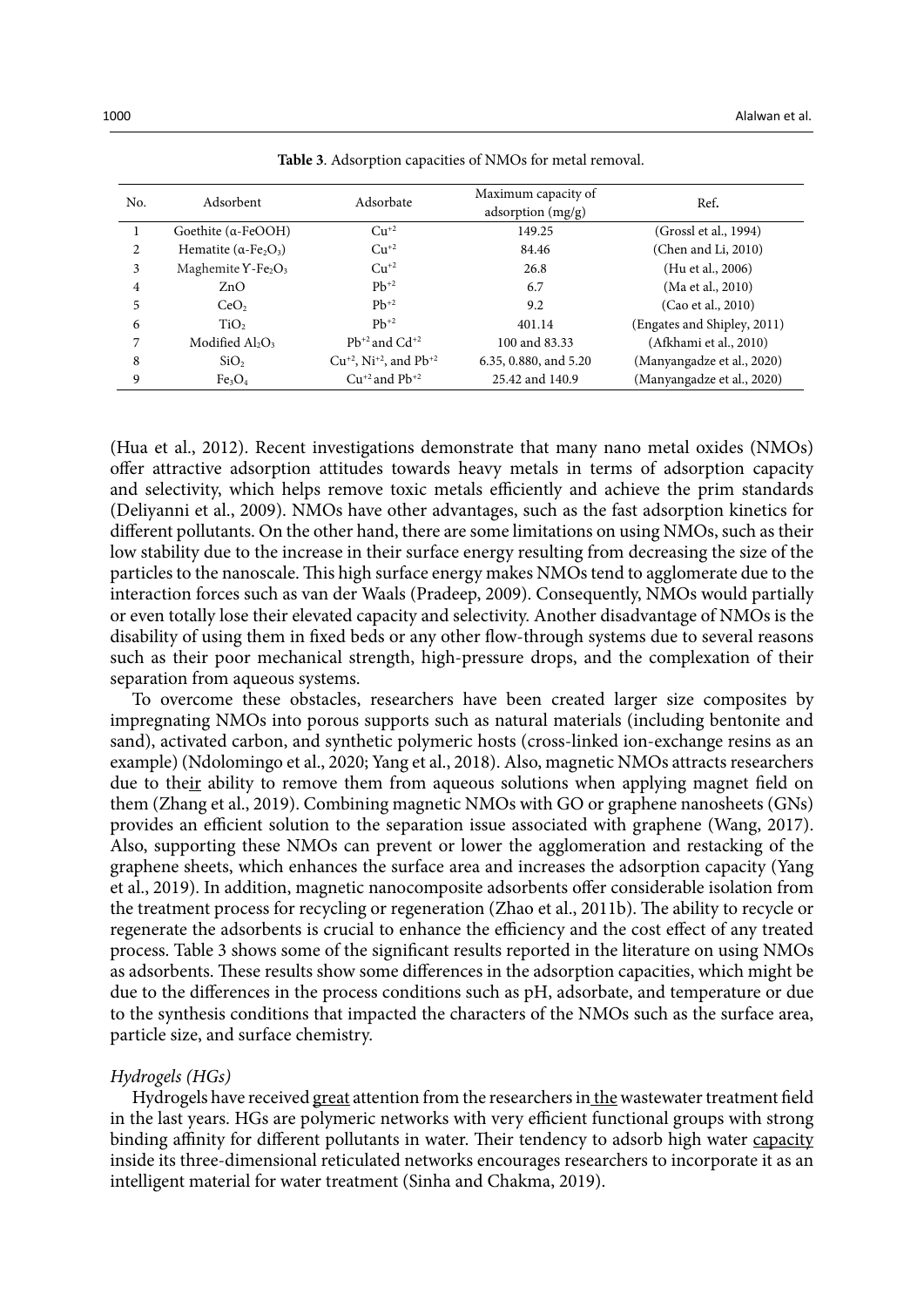

**Fig. 2.** A schematic diagram explaining the mechanism of treating organic pollutants through a reverse microemulsion method using hybrid NPs synthesis of bismuth oxyiodine/TiO $_{_2}$  (Liu et al., 2012b).

HGs have high efficiency for the adsorption of a broad type of organic and inorganic contaminants, such as metal ions, noxious dyes, and pestilential pharmaceutical wastes (Tang et al., 2018). Encouraging results for the application of HGs for capturing and immobilization of activated sludge, including microbes, were reported (Yu et al., 2018). HGs are fabricated from a series of natural and synthetic monomeric and polymeric units such as starch, cellulose, acrylamide (Zhang et al., 2016), polysaccharides viz. chitosan, alginate (Sahraei and Ghaemy, 2017), rice husk (De France et al., 2017), gums (Ding et al., 2018), cellulose (Gharekhani et al., 2017). Natural polysaccharides based HGs have some more advantages than that synthesized from the synthetic base material such as their availability, bio-renewability, and environmentfriendly impact. These gels contain hydrophilic groups, which are hydrated when contacting water resulting in a three-dimensional gel structure (Wan et al., 2016).

### *Nanomaterials as photocatalysts*

In the last decades, much attention was paid to the treatment of toxic organic compounds by photocatalytic degradation method, especially for dyes with  $\text{TiO}_2$  nanoparticles (NPs) using UV or visible light as an alternative method for the traditional biological processes which have low efficiency in degrading these toxic compounds (Hoffmann et al., 1995; Hu et al., 2003). In addition to UV-irritation, visible light irritation of  $TiO<sub>2</sub>$  NPs has also gained great attention recently (Asahi et al., 2001; Montallana and Vasquez Jr, 2021). Precisely, mesoporous nanocomposite consists of Au/TiO<sub>2</sub> microspheres that can enhance visible light photocatalytic degradation of organic molecules (Rahman et al., 2018). Liu et al. synthesized a bismuth oxyiodine/TiO<sub>2</sub> hybrid NPs with prominent photoinduced initiation under visible light eradiation, where the organic pollutants go through photocatalytic detoxify to  $\text{CO}_2$  and  $\text{H}_2\text{O}$  under visible light eradiation as shown in **Figure 2** (Liu et al., 2012b).

Savage N. and Diallo M. S. synthesized  $TiO<sub>2</sub>-SiO<sub>2</sub>$  nanocomposite inside the pore structure of a carbonating stone, resulting in a self-cleaning structure material as explained in **Figure 3** (Pinho et al., 2013). This nanocomposite showed outstanding performance in transforming organic compounds to  $CO_2$  and  $H_2O$  using UV light. Furthermore, the formed stone showed better mechanical performance and durability than conventional  $TiO<sub>2</sub>$ . Despite the advanced knowledge in this field, more work is required to scale up the  $TiO_2$ -based photocatalytic degradation process to the commercial level (Savage and Diallo, 2005). Different design parameters must be determined to scale up the multiphase photocatalytic process. One of the most critical parameters is the regularity in the delivery of light and light intensity inside the photocatalytic reactor due to the limitation of the light penetration depth in treating suspensions, which is approximately two centimeters. In addition, it is imperative, to provide a high surface area for photocatalyst per unit of reactor volume. These aspects require technical developments to scale up the laboratory-tested materials to the pilot-scale and finally to the commercial-scale level. Thus, several aspects should be addressed well, such as installation of the photocatalyst, decreasing of light loss, enhancing reactant-catalyst contact, process temperature, mass transfer, flow pattern, and mixing, reaction kinetics.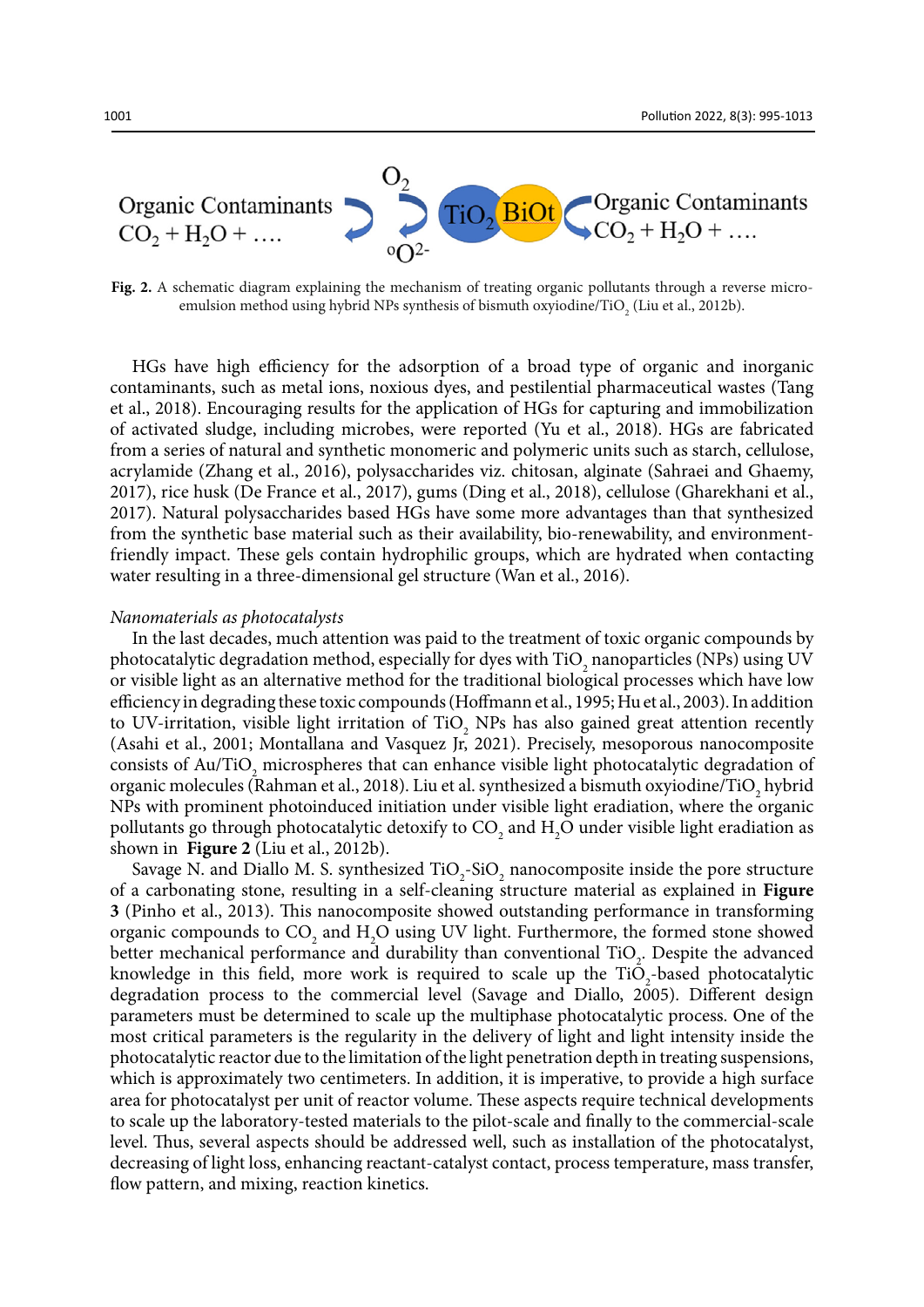

Fig. 3. Schematic diagram explaining the porous structure of carbonate stone covered the  $\rm TiO_2$ - $\rm SiO_2$  nanocomposite synthesized by simple spraying of a sol containing silica oligomers and TiO<sub>2</sub> NPs (Pinho et al., 2013).

The photocatalytic degradation mechanism of dyes was investigated by several researchers, and several proposals were suggested. One of these proposals assumes that the first step in the oxidation process of organic compounds is initiated by the free radicals resulting from the electron-hole (e-/h+) pairs at the photocatalyst surface (Kormann et al., 1991). Another proposal suggests that the first step is the adsorption of the organic compound by the photocatalyst surface followed by the reaction of the organic compound with irritating superficial e−/h+ pairs or OH radicals, which results in the final products (Ollis et al., 1984). A diversity of reaction mechanisms based on both solution-phase and surface adsorbed species leads to various photodegradation kinetics. One of the most remarkable factors in deducting the degradation rates is the adsorption step of the organic compounds (Mamy et al., 2015). Although a promising photocatalytic efficiency on eliminating different organic compounds was reported for semiconductor materials, but their utilization was limited commercially due to some drawbacks such as the low stability of these materials and the low efficiency of the illumination of light. However, group II–VI semiconductors have been known as promising compatible nominees for photocatalysts.

 Several researchers have been explored novel materials with high stability and degradation efficiency for different organic compounds under visible light (Li et al., 2011; Yu et al., 2014). Shen et al. reported promising activity for prepared ZnCdS NPs uploaded on a two-dimensional platform of rGO sheets by a one-pot ionic-liquid-assisted hydrothermal method regarding photocatalytic degradation of organic pollutants (Shen et al., 2015). In general, three parameters that play the leading role in providing composites with their high efficiency for the photocatalytic process. These parameters are light irradiation absorption, pollutant adsorption, and charge transportation and separation (Alansi et al., 2018; Kumar et al., 2017). Although utilizing TiO2 NPs in photocatalytic degradation of organic pollutants has been widely studied, the insufficient utilization of solar energy and the need for UV irradiation to activate the process limits its commercial application. Thus, ZnCdS, can provide a better response to visible light than TiO2 NPs due to the higher negative value of its valence band energy, which is lower than that of TiO2 NPs by 1.0 eV. The lower value of the valence band energy resulted in decreasing the bandgap energy, which increased the response to visible light (Hwang et al., 2002). However, due to the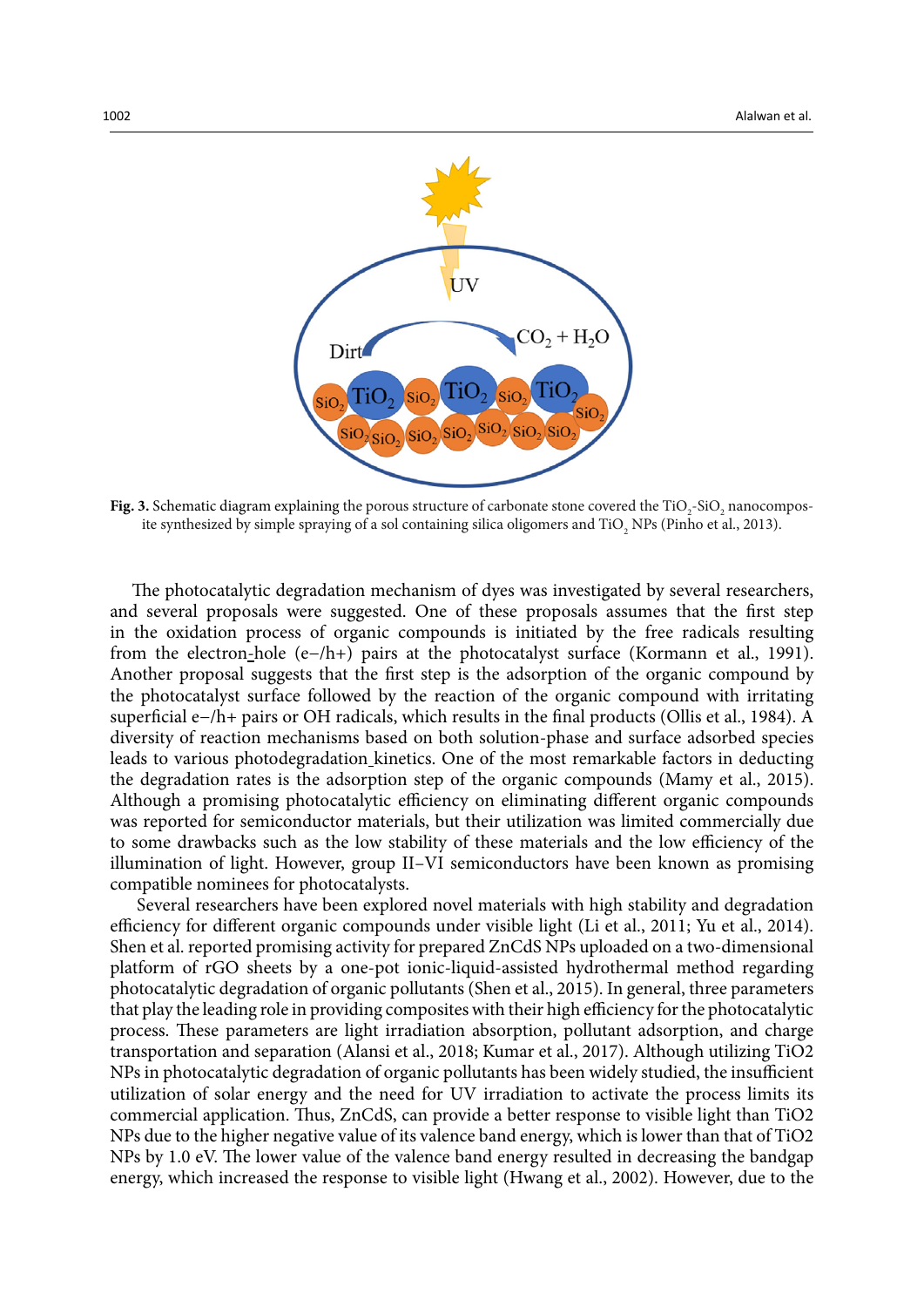unique characteristics of graphene, it would not only enhance the separation and transport of photocarriers but also can result in an elevated conduction band position with a more powerful reductive force.

Different percentages of rGO uploaded to the ZnCdS were used under visible light to evaluate the photocatalytic degradation of methyl orange and Rhodamine B (RhB) in an aqueous solution (Shen et al., 2015). The results showed that the low percentages of the rGO served better than the higher percentage in the photocatalytic degradation of dyes and RhB because increasing the rGO content increases its black color, which lowers the photoactivity due to the limitation of the light penetration through the reaction solution. Generally, three factors have been reported for the promised photocatalytic activity of the rGO–ZnCdS in degrading of organic dye molecules using visible-light excitation. These factors are its enhancement for organic adsorption, its ability to extend photo-responsive range, and the formation of the rGO–ZnCdS hetero system, which has a synergetic impact on its photoactivity (Sudha and Sivakumar, 2015).

#### *Nanofiltration*

One of the effective water-treatment methods is filtration, which uses membranes and effectively removes a wide range of pollutants such as heavy metals, organic, and ions. Several membrane processes have been developed and showed remarkable efficiency in water treatment, which emphasize their commercial applications. Among these types, pressure-driven membrane filtration such as ultrafiltration (UF), microfiltration (MF), nanofiltration (NF), and reverse osmosis (RO) have attracted great attention in the previous decades. In the last decades, nanofiltration (NF) was presented as a solution for some drawbacks of the filtration technique (Punia et al., 2021). NF enables molecularly sieving out contaminants from the polluted water. The removal efficiency depends on the pore sizes and charges characteristics of the nanomembrane (Wang et al., 2020b). This process also hassome drawbacks, such as the high costs for the production of membrane filters (Al-Furaiji et al., 2020). In the NF process, a pressure between 5 and 20 bar is applied to separate solute particles up to the size of 2 nm from solvent, but it can sometimes exceed up to 40 bar (Punia et al., 2021). NF-membranes characterization relies on the properties of both solute and solvent and the operating conditions of the filtration process. According to nanotechnology, the NF membranes can be classified as presented in **Figure 4**. Although these membranes have significant advantages, the most critical drawback that minimizes the dependence on them in the filtration process is membrane fouling. This problem results from the deposition of a particle or solution on the surface of the membrane. NF considers one of the advanced purification methods, which also include ultrafiltration, advanced oxidation, microfiltration, and reverse osmosis (RO), and **Figure 5** shows the efficiency of these methods in eliminating different pollutants that usually exist in the water.

Polyvinylidene difluoride (PVDF) with MWCNT nanocomposite UF membrane hybrid with photocatalytic reactor was also applied to treat of petroleum refinery wastewater. PVDF nanocomposite UF membrane was fabricated from pristine and oxidized MWCNT. The process involves subjecting the treated wastewater to photocatalytic irritation using UV light in the presence of  $TiO<sub>2</sub>$ . This process results in the decomposition of more than 90% of the presented organic pollutants by the UV radiation, which is applied for six hours. The next step involves passing the feed through the PVDF/MWCNT nanocomposite UF membrane, which can increase the removal percentage of the organic matter to more than 99% (Munirasu et al., 2016).

#### *Environmental Risk*

Generally, the most concern related to using nanomaterials is its release to the environment and the possible risk behind its contacting the water sources, which can cause secondary toxic impacts and the possibility to hurt humans, animals, and other life species (Ghasemzadeh et al., 2014). This problem requires close attention from the scientific community. Ensuring the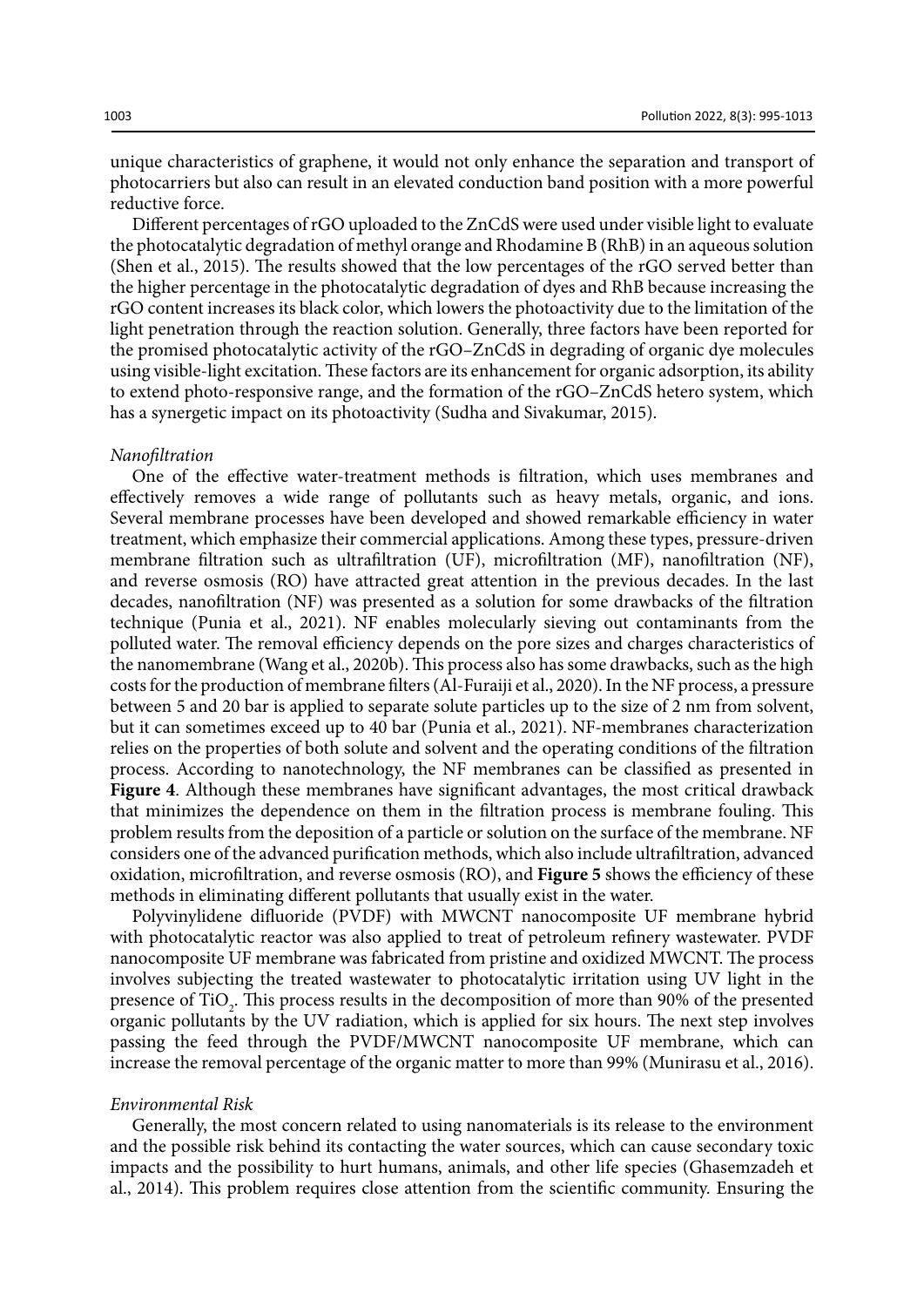

**Fig. 4.** Categories of nanofiltration membranes (Punia et al., 2021).



 $\mathcal{F}_{\mathcal{F}}$  , and different filtration methods. Blue color (partial removal), reducing  $\mathcal{F}_{\mathcal{F}}$ **Fig. 5.** Treatment efficiency of different filtration methods. Blue color (partial removal), red color (allowed to pass), green color (complete removal)(Punia et al., 2021).

safety of the use of nanomaterials and their potential health impact are severe challenges for the emergence of these promised materials. In addition, there should be an identifying for the toxicity thresholds of nanomaterials and determining the possibility of applying the presently used biomarkers of hurtful impacts in investigating environmental nanotoxicity. Therefore, many researchers have been investigated the practicality of applying natural nanomaterials as adsorbents. For example, an allophone is a premium adsorbent for several components such as copper, 17β- estradiol, and surface-modified smectite adsorbs naphthalene (Yuan, 2004). All color (allowed to pass), green color (complete removal)(Punia et al., 2021).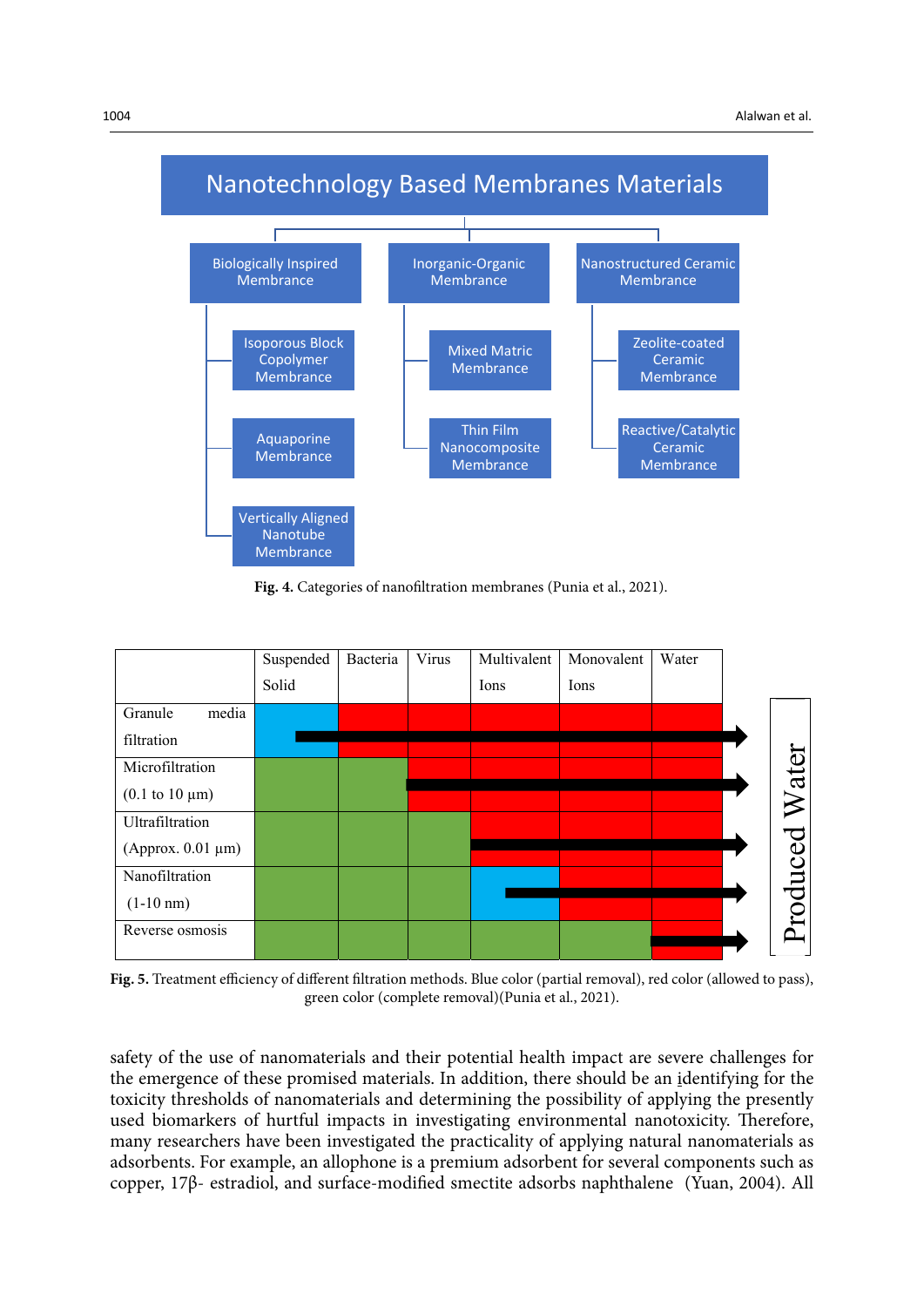these minerals, which exist in the natural soil in nano-size**,** are of geological and pedological nature.

#### *Current Challenges and Future Perspectives*

There is a critical necessity for the providing of efficient water technologies to guarantee an excellent quality of drinking water. Scaling up the laboratory-tested systems to the commercial level requires more efforts to supply flexible and adaptable water treatment systems. Nanomaterials can provide unique advantages when compared with other water technologies, such as their capability to combine several characteristics, forming multifunctional materials such as nanocomposite and membranes that enable both the particle retention and elimination of pollutants. In addition, nanomaterials display outstanding performance due to their valuable properties, such as a high surface area. However, some limitations prevent the successful applications of nanomaterials. For example, functionalizing materials with NPs has a risk potential, as NPs might be released to the environment**,** as discussed before. Thus, to reduce the health risk, different laws and regulations have been established. One of the technical severe drawbacks of nano-engineered water technologies is that they are rarely applied for industrial scale due to the poor competitivity with standard treatment technologies in terms of cost (Nasrollahzadeh et al., 2021). However, earth-abundant nano-engineered materials supply excellent possibilities to develop better and safer candidates shortly, especially for the heavily degradable pollutants (Nasrollahzadeh et al., 2021). Biogenic NPs have high potentials due to the ingrained greenness and sustainability of the manufacturing processes and their great activity in the eliminating of environmental pollutants (Gautam et al., 2019). The improvement of developed analytical and imaging methods has enabled different pathways for the evaluation and determining of nanosized objects in this field.

## **CONCLUSIONS**

In this article, involving nanomaterials in the adsorption process for (waste) water treatment is reviewed. Adsorption can effectively contribute to environmental remediation. This process has gained considerable interest from researchers and even commercially. This review shows that a variety of nanomaterials has been investigated for the adsorption of inorganic and, or organic pollutants. Several nanomaterials show promising efficiency in removing contaminants, which making them a potential alternative to standard remediation technologies. However, there are still some drawbacks that limit marketing these materials. These drawbacks are the cost-effectiveness of the process, environmental concerns, and technical challenges such as scaling up to the industrial level and system setup. In addition, there are some other challenges related to the size of these materials, where the separation of nano adsorbents from aqueous solutions is a serious issue. Also, the availability of large quantities of nano adsorbents with low costs for water treatment destinations can be a severe issue for commercial uses. Furthermore, preventing the release of used nanomaterials to the environment is a serious challenge because they accumulate for long periods. Despite these drawbacks, nano adsorbents could supply high potential in (waste)water treatment and environmental remediation soon.

# **LIST OF ABBREVIATION**

| Carbon nanotubes    | CNTs | Nano metal oxides         | <b>NMOs</b> |
|---------------------|------|---------------------------|-------------|
| Graphene oxides     | GO   | Polyvinylidene difluoride | <b>PVDF</b> |
| Graphene nanosheets | GNs. | Reduced graphene oxides   | rGO         |
| Hydrogels           | HGs  | Reverse osmosis           | RO.         |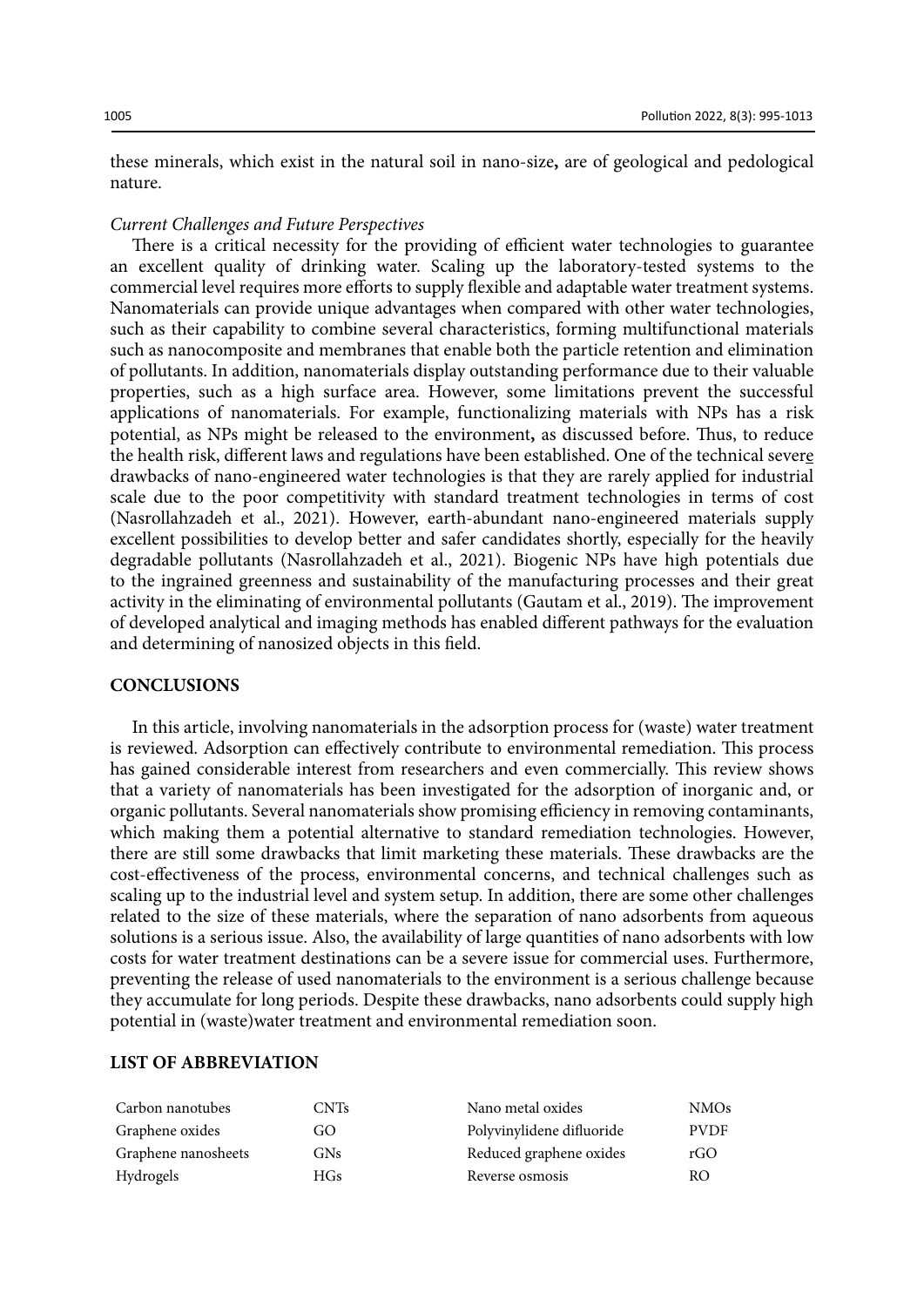| microfiltration                     | МF   | Rhodamine B                    | RhB    |
|-------------------------------------|------|--------------------------------|--------|
| Multi-walled carbon anotubes MWCNTs |      | Single-walled carbon nanotubes | SWCNTs |
| Nanofiltration                      | NF   | Two dimensions                 | 2D     |
| Nanoparticles                       | NPs. | Ultrafiltration                | UE     |

#### **ACKNOWLEDGMENT**

The authors would like to thank Al-Mustaqbal University College and Middle Technical University, for their financial support for authors.

# **GRANT SUPPORT DETAILS**

The present research did not receive any financial support.

# **CONFLICT OF INTEREST**

The authors declare that there is not any conflict of interests regarding the publication of this manuscript. In addition, the ethical issues, including plagiarism, informed consent, misconduct, data fabrication and/ or falsification, double publication and/or submission, and redundancy has been completely observed by the authors.

# **LIFE SCIENCE REPORTING**

No life science threat was practiced in this research.

#### **REFERENCES**

Afkhami, A., Saber-Tehrani, M. and Bagheri, H. (2010). Simultaneous removal of heavy-metal ions in wastewater samples using nano-alumina modified with 2, 4-dinitrophenylhydrazine. *Journal of hazardous materials* **181:** 836-844.

Afluq, S. G., Hachim, M. F., Ibrahim, Z. K. and Alalwan, H. A. (2021). Reinforcing the mechanical properties of windshield with interlayer-polycarbonates glass composite. *Journal of Engineering Science and Technology* **16**: 4192-4204.

Al-Furaiji, M., Kadhom, M., Kalash, K., Waisi, B. and Albayati, N. (2020). Preparation of TFC Membranes Sup-ported with Elelctrospun Nanofibers for Desalination by Forward Osmosis. *Drink. Water Eng. Sci. Discuss* **2020**: 1-17.

Al-Furaijia, M. H., Kalasha, K. R., Kadhomb, M. A. and Alsalhyc, Q. F. (2021). Evaluation of polyethersulfone microfiltration membranes embedded with MCM-41 and SBA-15 particles for turbidity removal. *DESALINATION AND WATER TREATMENT* **215**: 50-59.

Alalwan, H. and Alminshid, A. (2020). An in-situ DRIFTS study of acetone adsorption mechanism on TiO<sub>2</sub> nanoparticles. *Spectrochimica Acta Part A: Molecular and Biomolecular Spectroscopy* **229**: 117990.

Alalwan, H. A. and Alminshid, A. H. (2021). CO<sub>2</sub> Capturing Methods: Chemical Looping Combustion (CLC) as a Promising Technique. *Science of The Total Environment* **788**: 147850.

Alalwan, H. A., Augustine, L. J., Hudson, B. G., Abeysinghe, J. P., Gillan, E. G., Mason, S. E., Grassian, V. H. and Cwiertny, D. M. (2021a). Linking Solid-State Reduction Mechanisms to Size-Dependent Reactivity of Metal Oxide Oxygen Carriers for Chemical Looping Combustion. *ACS Applied Energy Materials* **4**: 1163-1172.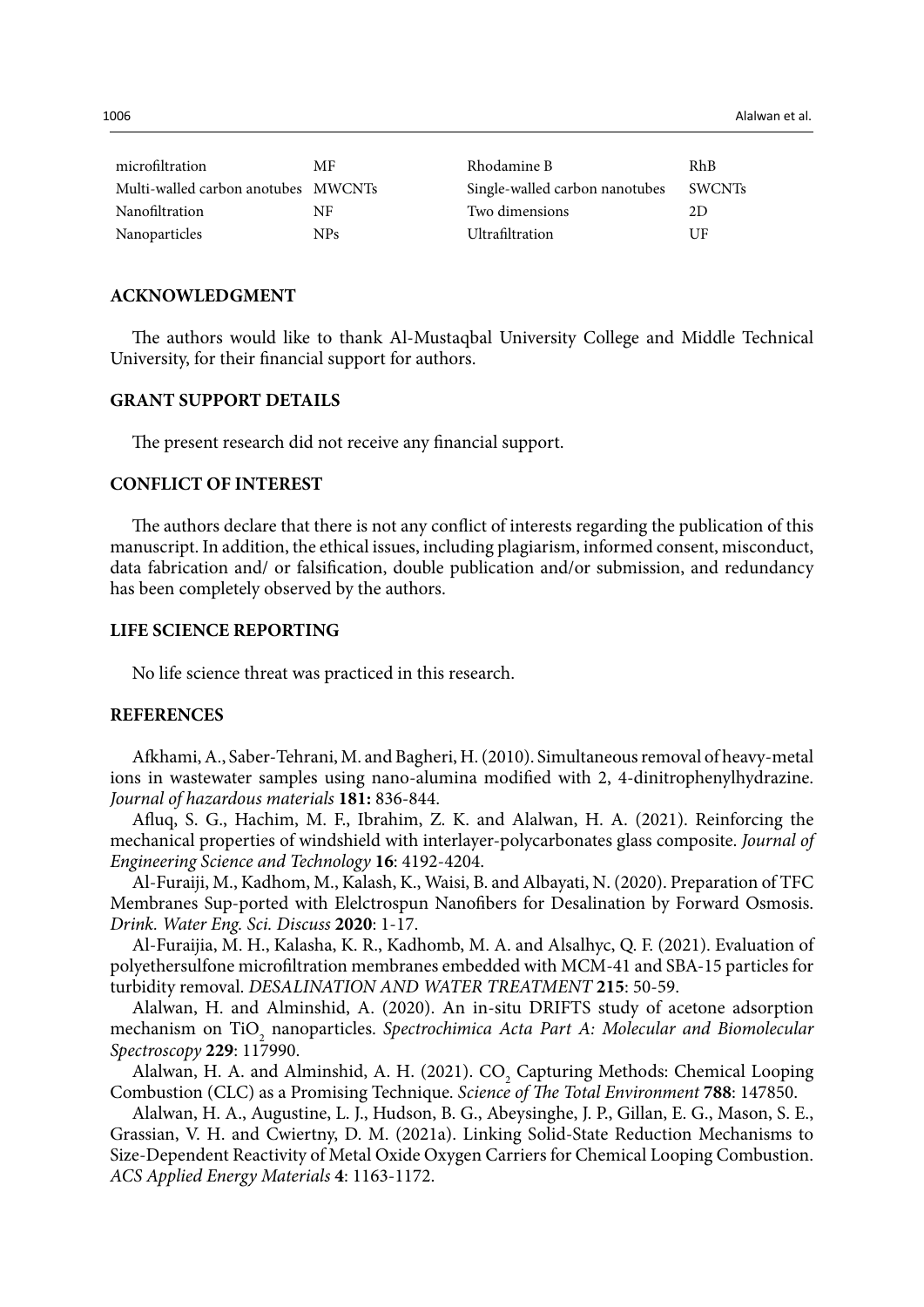Alalwan, H. A., Mohammed, M. M., Sultan, A. J., Abbas, M. N., Ibrahim, T. A., Aljaafari, H. A. and Alminshid, A. A. (2021b). Adsorption of methyl green stain from aqueous solutions using non-conventional adsorbent media: Isothermal kinetic and thermodynamic studies. *Bioresource Technology Reports* **14**: 100680.

Alansi, A. M., Al-Qunaibit, M., Alade, I. O., Qahtan, T. F. and Saleh, T. A. (2018). Visiblelight responsive BiOBr nanoparticles loaded on reduced graphene oxide for photocatalytic degradation of dye. *Journal of Molecular Liquids* **253**: 297-304.

Ali, I. and Aboul-Enein, H. Y. (2004). "Chiral pollutants: Distribution, toxicity and analysis by chromatography and capillary electrophoresis," John Wiley & Sons.

Alminshid, A. H., Abbas, M. N., Alalwan, H. A., Sultan, A. J. and Kadhom, M. A. (2021). Aldol condensation reaction of acetone on MgO nanoparticles surface: An in-situ drift investigation. *Molecular Catalysis* **501**: 111333.

Álvarez-Torrellas, S., Rodríguez, A., Ovejero, G. and García, J. (2016). Comparative adsorption performance of ibuprofen and tetracycline from aqueous solution by carbonaceous materials. *Chemical Engineering Journal* **283**: 936-947.

Amrane, A., Assadi, A. A., Nguyen-Tri, P., Nguyen, T. A. and Rtimi, S. (2020). "Nanomaterials for Air Remediation," Elsevier.

Asahi, R., Morikawa, T., Ohwaki, T., Aoki, K. and Taga, Y. (2001). Visible-light photocatalysis in nitrogen-doped titanium oxides. *science* **293**: 269-271.

Bazrafshan, E., Mostafapour, F. K., Hosseini, A. R., Raksh Khorshid, A. and Mahvi, A. H. (2013). Decolorisation of reactive red 120 dye by using single-walled carbon nanotubes in aqueous solutions. *Journal of chemistry* **2013**.

Bradder, P., Ling, S. K., Wang, S. and Liu, S. (2011). Dye adsorption on layered graphite oxide. *Journal of Chemical & Engineering Data* **56**: 138-141.

Cao, C.-Y., Cui, Z.-M., Chen, C.-Q., Song, W.-G. and Cai, W. (2010). Ceria hollow nanospheres produced by a template-free microwave-assisted hydrothermal method for heavy metal ion removal and catalysis. *The Journal of Physical Chemistry C* **114**: 9865-9870.

Chen, H., Gao, B. and Li, H. (2015). Removal of sulfamethoxazole and ciprofloxacin from aqueous solutions by graphene oxide. *Journal of hazardous materials* **282**: 201-207.

Chen, Y.-H. and Li, F.-A. (2010). Kinetic study on removal of copper (II) using goethite and hematite nano-photocatalysts. *Journal of colloid and interface science* **347**: 277-281.

De France, K. J., Hoare, T. and Cranston, E. D. (2017). Review of hydrogels and aerogels containing nanocellulose. *Chemistry of Materials* **29**: 4609-4631.

Dehghani, M. H., Yetilmezsoy, K., Salari, M., Heidarinejad, Z., Yousefi, M. and Sillanpää, M. (2020). Adsorptive removal of cobalt (II) from aqueous solutions using multi-walled carbon nanotubes and γ-alumina as novel adsorbents: Modelling and optimization based on response surface methodology and artificial neural network. *Journal of Molecular Liquids* **299**: 112154.

Deliyanni, E., Peleka, E. and Matis, K. (2009). Modeling the sorption of metal ions from aqueous solution by iron-based adsorbents. *Journal of Hazardous materials* **172:** 550-558.

Ding, J., Li, Q., Xu, X., Zhang, X., Su, Y., Yue, Q. and Gao, B. (2018). A wheat straw cellulosebased hydrogel for Cu (II) removal and preparation copper nanocomposite for reductive degradation of chloramphenicol. *Carbohydrate polymers* **190**: 12-22.

Engates, K. E. and Shipley, H. J. (2011). Adsorption of Pb, Cd, Cu, Zn, and Ni to titanium dioxide nanoparticles: effect of particle size, solid concentration, and exhaustion. *Environmental Science and Pollution Research* **18**: 386-395.

Gao, Y., Li, Y., Zhang, L., Huang, H., Hu, J., Shah, S. M. and Su, X. (2012). Adsorption and removal of tetracycline antibiotics from aqueous solution by graphene oxide. *Journal of colloid and interface science* **368**: 540-546.

Gautam, P. K., Singh, A., Misra, K., Sahoo, A. K. and Samanta, S. K. (2019). Synthesis and applications of biogenic nanomaterials in drinking and wastewater treatment. *Journal of*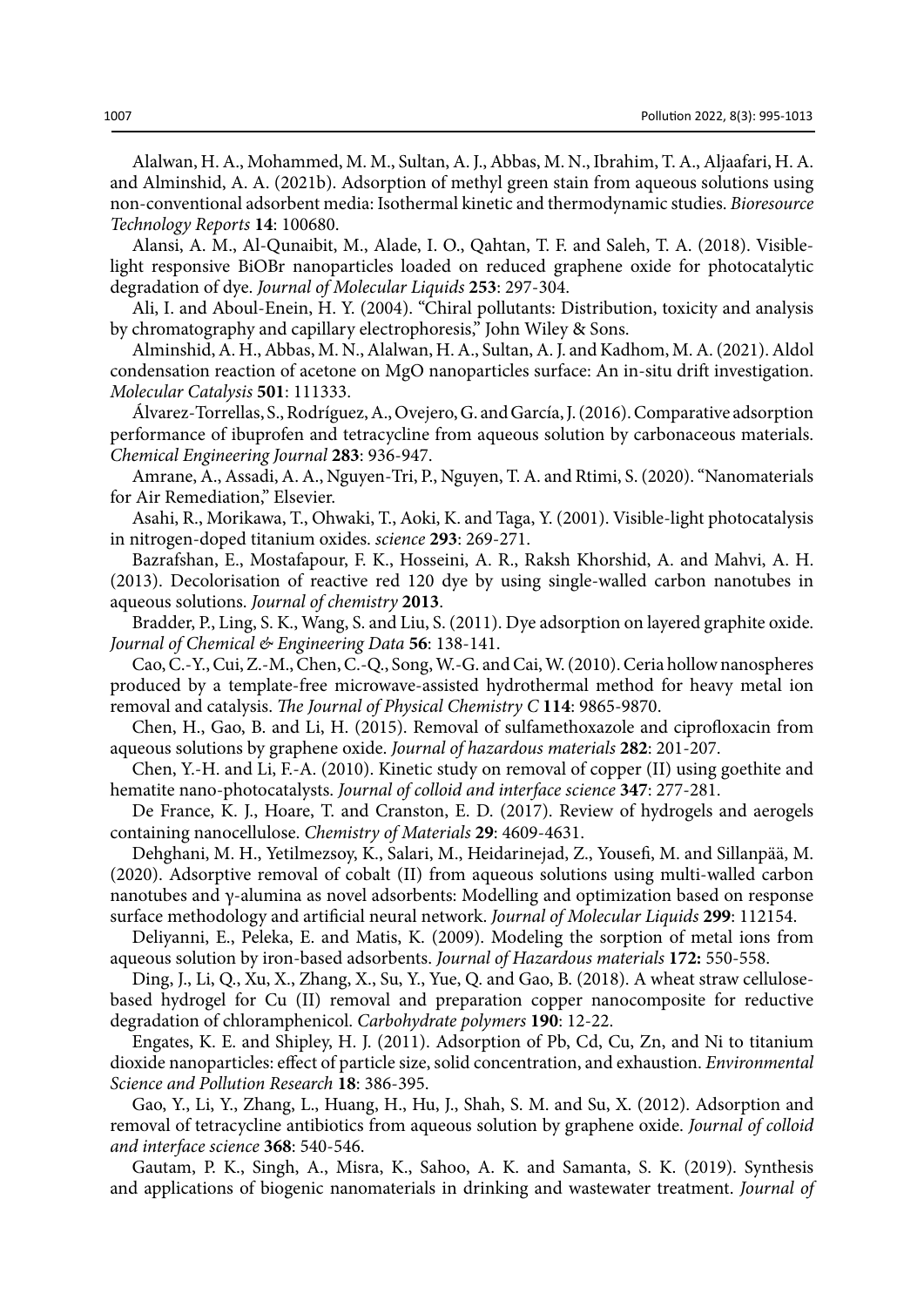*environmental management* **231**: 734-748.

Gautam, R. K. and Chattopadhyaya, M. C. (2016). "Nanomaterials for wastewater remediation," Butterworth-Heinemann.

Ghadim, E. E., Manouchehri, F., Soleimani, G., Hosseini, H., Kimiagar, S. and Nafisi, S. (2013). Adsorption properties of tetracycline onto graphene oxide: equilibrium, kinetic and thermodynamic studies. *PLoS One* **8**, e79254.

Gharekhani, H., Olad, A., Mirmohseni, A. and Bybordi, A. (2017). Superabsorbent hydrogel made of NaAlg-g-poly (AA-co-AAm) and rice husk ash: Synthesis, characterization, and swelling kinetic studies. *Carbohydrate polymers* **168**: 1-13.

Ghasemzadeh, G., Momenpour, M., Omidi, F., Hosseini, M. R., Ahani, M. and Barzegari, A. (2014). Applications of nanomaterials in water treatment and environmental remediation. *Frontiers of environmental science & engineering* **8**: 471-482.

Grossl, P. R., Sparks, D. L. and Ainsworth, C. C. (1994). Rapid kinetics of Cu (II) adsorption/ desorption on goethite. *Environmental science & technology* **28**: 1422-1429.

Gupta, S. S. and Bhattacharyya, K. G. (2012). Adsorption of heavy metals on kaolinite and montmorillonite: a review. *Physical Chemistry Chemical Physics* **14**: 6698-6723.

Hao, L., Song, H., Zhang, L., Wan, X., Tang, Y. and Lv, Y. (2012). SiO<sub>2</sub>/graphene composite for highly selective adsorption of Pb (II) ion. *Journal of colloid and interface science* **369**: 381-387.

Hoffmann, M. R., Martin, S. T., Choi, W. and Bahnemann, D. W. (1995). Environmental applications of semiconductor photocatalysis. *Chemical reviews* **95**: 69-96.

Hosseinzadeh, H., Pashaei, S., Hosseinzadeh, S., Khodaparast, Z., Ramin, S. and Saadat, Y. (2018). Preparation of novel multi-walled carbon nanotubes nanocomposite adsorbent via RAFT technique for the adsorption of toxic copper ions. *Science of the Total Environment* **640**: 303-314.

Hu, C., Jimmy, C. Y., Hao, Z. and Wong, P. K. (2003). Photocatalytic degradation of triazinecontaining azo dyes in aqueous TiO<sub>2</sub> suspensions. *Applied Catalysis B: Environmental* 42: 47-55.

Hu, J., Chen, G. and Lo, I. M. (2006). Selective removal of heavy metals from industrial wastewater using maghemite nanoparticle: performance and mechanisms. *Journal of environmental engineering* **132**: 709-715.

Hu, X.-j., Liu, Y.-g., Wang, H., Chen, A.-w., Zeng, G.-m., Liu, S.-m., Guo, Y.-m., Hu, X., Li, T.-t. and Wang, Y.-q. (2013). Removal of Cu (II) ions from aqueous solution using sulfonated magnetic graphene oxide composite. *Separation and purification technology* **108**: 189-195.

Hu, X.-j., Liu, Y.-g., Zeng, G.-m., You, S.-h., Wang, H., Hu, X., Guo, Y.-m., Tan, X.-f. and Guo, F.-y. (2014). Effects of background electrolytes and ionic strength on enrichment of Cd (II) ions with magnetic graphene oxide–supported sulfanilic acid. *Journal of colloid and interface science* **435**: 138-144.

Hua, M., Zhang, S., Pan, B., Zhang, W., Lv, L. and Zhang, Q. (2012). Heavy metal removal from water/wastewater by nanosized metal oxides: a review. *Journal of hazardous materials* **211**: 317-331.

Hur, J., Shin, J., Yoo, J. and Seo, Y.-S. (2015). Competitive adsorption of metals onto magnetic graphene oxide: comparison with other carbonaceous adsorbents. *The Scientific World Journal* **2015**.

Hwang, D. W., Kim, J., Park, T. J. and Lee, J. S. (2002). Mg-doped  $\rm{WO}_{_3}$  as a novel photocatalyst for visible light-induced water splitting. *Catalysis Letters* **80**: 53-57.

Kadhom, M., Kalash, K. and Al-Furaiji, M. (2022). Performance of 2D MXene as an adsorbent for malachite green removal. *Chemosphere* **290**: 133256.

Kalash, K., Kadhom, M. and Al-Furaiji, M. (2020a). Thin film nanocomposite membranes filled with MCM-41 and SBA-15 nanoparticles for brackish water desalination via reverse osmosis. *Environmental Technology & Innovation* **20**: 101101.

Kalash, K. R., Al-Furaiji, M. H., Waisi, B. and Ali, R. A. (2020b). Evaluation of adsorption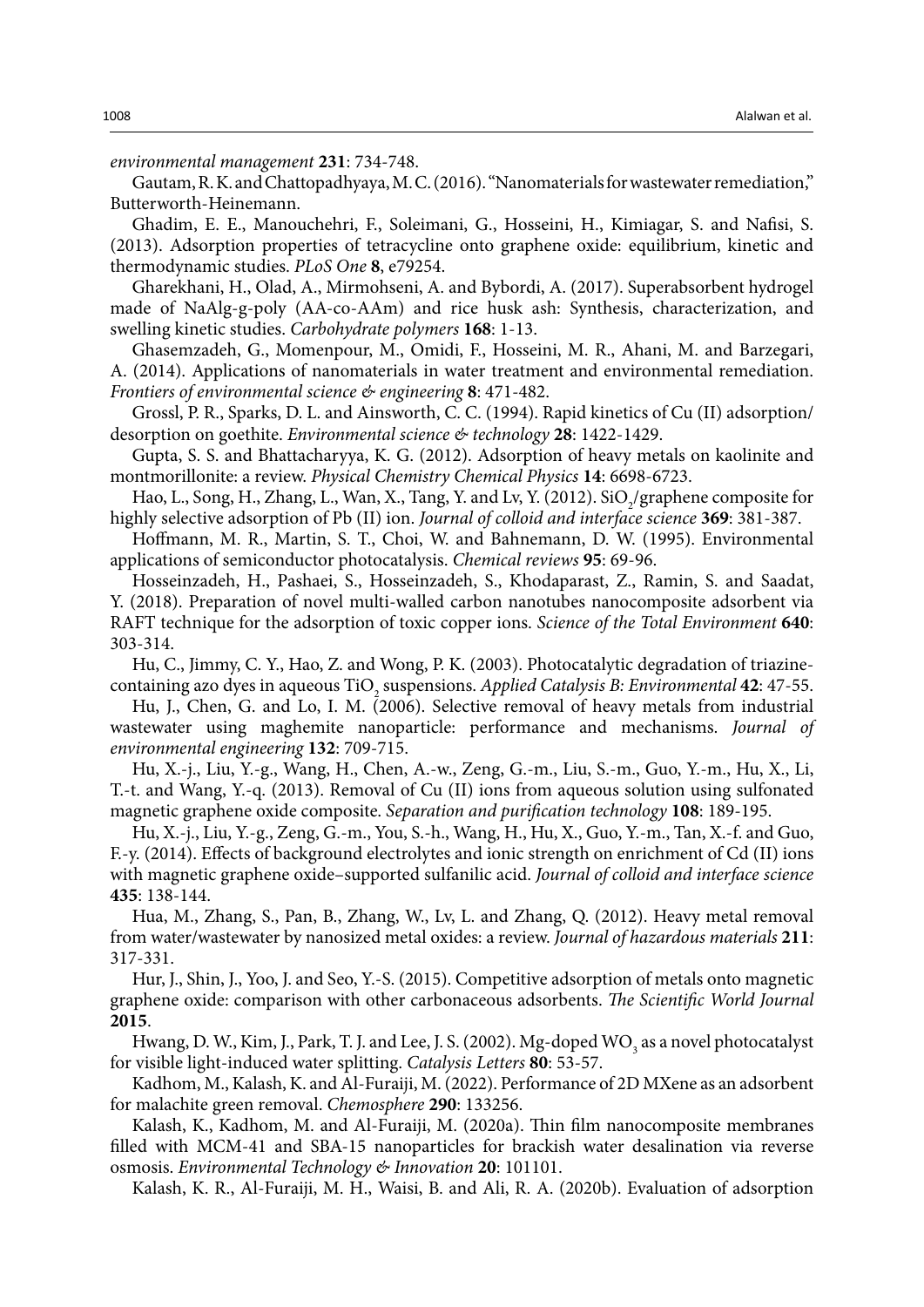performance of phenol using non-calcined Mobil composition of matter no. 41 particles. *Desalin. Water Treat.* **198**: 232-240.

Kormann, C., Bahnemann, D. W. and Hoffmann, M. R. (1991). Photolysis of chloroform and other organic molecules in aqueous titanium dioxide suspensions. *Environmental science & technology* **25**: 494-500.

Kumar, A., Kumar, S., Bahuguna, A., Kumar, A., Sharma, V. and Krishnan, V. (2017). Recyclable, bifunctional composites of perovskite type N-CaTiO<sub>3</sub> and reduced graphene oxide as an efficient adsorptive photocatalyst for environmental remediation. *Materials Chemistry Frontiers* **1**: 2391-2404.

Kumar, S., Nair, R. R., Pillai, P. B., Gupta, S. N., Iyengar, M. and Sood, A. K. (2014). Graphene oxide–MnFe<sub>2</sub>O<sub>4</sub> magnetic nanohybrids for efficient removal of lead and arsenic from water. *ACS applied materials & interfaces* **6**: 17426-17436.

Lee, Y.-C. and Yang, J.-W. (2012). Self-assembled flower-like  $TiO<sub>2</sub>$  on exfoliated graphite oxide for heavy metal removal. *Journal of industrial and engineering chemistry* **18**: 1178-1185.

Li, W., Li, D., Meng, S., Chen, W., Fu, X. and Shao, Y. (2011). Novel Approach To Enhance Photosensitized Degradation of Rhodamine B under Visible Light Irradiation by the Zn x Cd 1-x S/TiO2 Nanocomposites. *Environmental science & technology* **45**: 2987-2993.

Li, Y.-H., Wang, S., Wei, J., Zhang, X., Xu, C., Luan, Z., Wu, D. and Wei, B. (2002). Lead adsorption on carbon nanotubes. *Chemical Physics Letters* **357**: 263-266.

Liu, F., Chung, S., Oh, G. and Seo, T. S. (2012a). Three-dimensional graphene oxide nanostructure for fast and efficient water-soluble dye removal. *ACS applied materials & interfaces* **4**: 922-927.

Liu, Z., Xu, X., Fang, J., Zhu, X., Chu, J. and Li, B. (2012b). Microemulsion synthesis, characterization of bismuth oxyiodine/titanium dioxide hybrid nanoparticles with outstanding photocatalytic performance under visible light irradiation. *Applied Surface Science* **258**: 3771- 3778.

Lou, J. C., Jung, M. J., Yang, H. W., Han, J. Y. and Huang, W. H. (2011). Removal of dissolved organic matter (DOM) from raw water by single-walled carbon nanotubes (SWCNTs). *Journal of Environmental Science and Health, Part A* **46**: 1357-1365.

Lu, C. and Liu, C. (2006). Removal of nickel (II) from aqueous solution by carbon nanotubes. *Journal of Chemical Technology & Biotechnology: International Research in Process, Environmental & Clean Technology* **81**: 1932-1940.

Ma, J., Yang, M., Yu, F. and Zheng, J. (2015). Water-enhanced removal of ciprofloxacin from water by porous graphene hydrogel. *Scientific reports* **5**: 1-10.

Ma, J., Yu, F., Zhou, L., Jin, L., Yang, M., Luan, J., Tang, Y., Fan, H., Yuan, Z. and Chen, J. (2012). Enhanced adsorptive removal of methyl orange and methylene blue from aqueous solution by alkali-activated multiwalled carbon nanotubes. *ACS applied materials & interfaces* **4**: 5749-5760.

Ma, X., Wang, Y., Gao, M., Xu, H. and Li, G. (2010). A novel strategy to prepare ZnO/PbS heterostructured functional nanocomposite utilizing the surface adsorption property of ZnO nanosheets. *Catalysis Today* **158**: 459-463.

Madadrang, C. J., Kim, H. Y., Gao, G., Wang, N., Zhu, J., Feng, H., Gorring, M., Kasner, M. L. and Hou, S. (2012). Adsorption behavior of EDTA-graphene oxide for Pb (II) removal. *ACS applied materials & interfaces* **4**: 1186-1193.

Mamy, L., Patureau, D., Barriuso, E., Bedos, C., Bessac, F., Louchart, X., Martin-Laurent, F., Miege, C. and Benoit, P. (2015). Prediction of the fate of organic compounds in the environment from their molecular properties: a review. *Critical reviews in environmental science and technology* **45**: 1277-1377.

Manyangadze, M., Chikuruwo, N., Chakra, C., Narsaiah, T., Radhakumari, M. and Danha, G. (2020). Enhancing adsorption capacity of nano-adsorbents via surface modification: A review.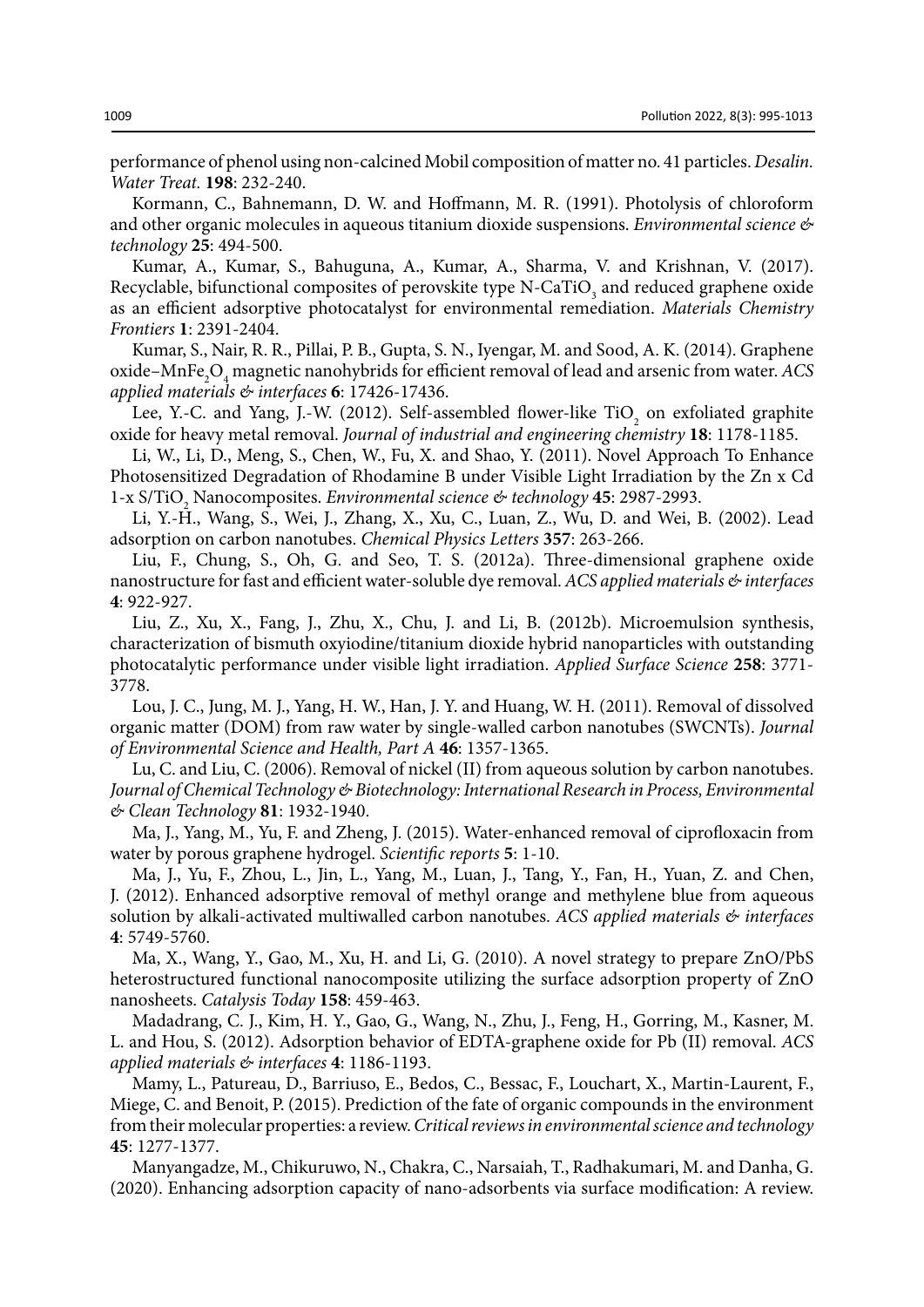*South African Journal of Chemical Engineering* **31**: 25-32.

Matschullat, J. (2000). Arsenic in the geosphere—a review. *Science of the Total Environment* **249**: 297-312.

Mehrizad, A., Aghaie, M., Gharbani, P., Dastmalchi, S., Monajjemi, M. and Zare, K. (2012). Comparison of 4-chloro-2-nitrophenol adsorption on single-walled and multi-walled carbon nanotubes. *Iranian journal of environmental health science & engineering* **9**: 1-6.

Mohammed Ali, N. S., Alalwan, H. A., Alminshid, A. H. and Mohammed, M. M. (2022). Synthesis and Characterization of  $Fe_{3}O_{4}$ -SiO<sub>2</sub> Nanoparticles as Adsorbent Material for Methyl Blue Dye Removal from Aqueous Solutions. *Pollution* **8**: 295-302.

Mohammed, M. M., Ali, N. S. M., Alalwan, H. A., Alminshid, A. H. and Aljaafari, H. A. (2021). Synthesis of  $ZnO$ -CoO/Al<sub>2</sub>O<sub>3</sub> nanoparticles and its application as a catalyst in ethanol conversion to acetone. *Results in Chemistry* **3**: 100249.

Montallana, A. D. S. and Vasquez Jr, M. R. (2021). Fabrication of  $PVA/Ag-TiO<sub>2</sub>$  nanofiber mats for visible-light-active photocatalysis. *Results in Physics* **25**: 104205.

Moradi, O. (2013). Adsorption behavior of basic red 46 by single-walled carbon nanotubes surfaces. *Fullerenes, Nanotubes and Carbon Nanostructures* **21**: 286-301.

Munirasu, S., Haija, M. A. and Banat, F. (2016). Use of membrane technology for oil field and refinery produced water treatment—A review. *Process safety and environmental protection* **100**: 183-202.

Nandi, D., Basu, T., Debnath, S., Ghosh, A. K., De, A. and Ghosh, U. C. (2013). Mechanistic insight for the sorption of Cd (II) and Cu (II) from aqueous solution on magnetic mn-doped Fe (III) oxide nanoparticle implanted graphene. *Journal of Chemical & Engineering Data* **58**: 2809- 2818.

Nasrollahzadeh, M., Sajjadi, M., Iravani, S. and Varma, R. S. (2021). Green-synthesized nanocatalysts and nanomaterials for water treatment: Current challenges and future perspectives. *Journal of Hazardous Materials* **401**: 123401.

Ndolomingo, M. J., Bingwa, N. and Meijboom, R. (2020). Review of supported metal nanoparticles: synthesis methodologies, advantages and application as catalysts. *Journal of Materials Science* **55**: 6195-6241.

Ollis, D. F., Hsiao, C.-Y., Budiman, L. and Lee, C.-L. (1984). Heterogeneous photoassisted catalysis: conversions of perchloroethylene, dichloroethane, chloroacetic acids, and chlorobenzenes. *Journal of catalysis* **88**: 89-96.

Pinho, L., Elhaddad, F., Facio, D. S. and Mosquera, M. J. (2013). A novel  $\text{TiO}_2\text{-SiO}_2$ nanocomposite converts a very friable stone into a self-cleaning building material. *Applied Surface Science* **275**: 389-396.

Pradeep, T. (2009). Noble metal nanoparticles for water purification: a critical review. *Thin solid films* **517**: 6441-6478.

Punia, P., Bharti, M. K., Chalia, S., Dhar, R., Ravelo, B., Thakur, P. and Thakur, A. (2021). Recent advances in synthesis, characterization, and applications of nanoparticles for contaminated water treatment-a review. *Ceramics International* **47**: 1526-1550.

Rahman, Z. U., Wei, N., Feng, Y., Zhang, X. and Wang, D. (2018). Synthesis of Hollow Mesoporous  $\text{TiO}_2$  Microspheres with Single and Double Au Nanoparticle Layers for Enhanced Visible‐Light Photocatalysis. *Chemistry–An Asian Journal* **13**: 432-439.

Rao, G. P., Lu, C. and Su, F. (2007). Sorption of divalent metal ions from aqueous solution by carbon nanotubes: a review. *Separation and purification technology* **58**: 224-231.

Sahraei, R. and Ghaemy, M. (2017). Synthesis of modified gum tragacanth/graphene oxide composite hydrogel for heavy metal ions removal and preparation of silver nanocomposite for antibacterial activity. *Carbohydrate polymers* **157**: 823-833.

Santhosh, C., Velmurugan, V., Jacob, G., Jeong, S. K., Grace, A. N. and Bhatnagar, A. (2016). Role of nanomaterials in water treatment applications: a review. *Chemical Engineering Journal*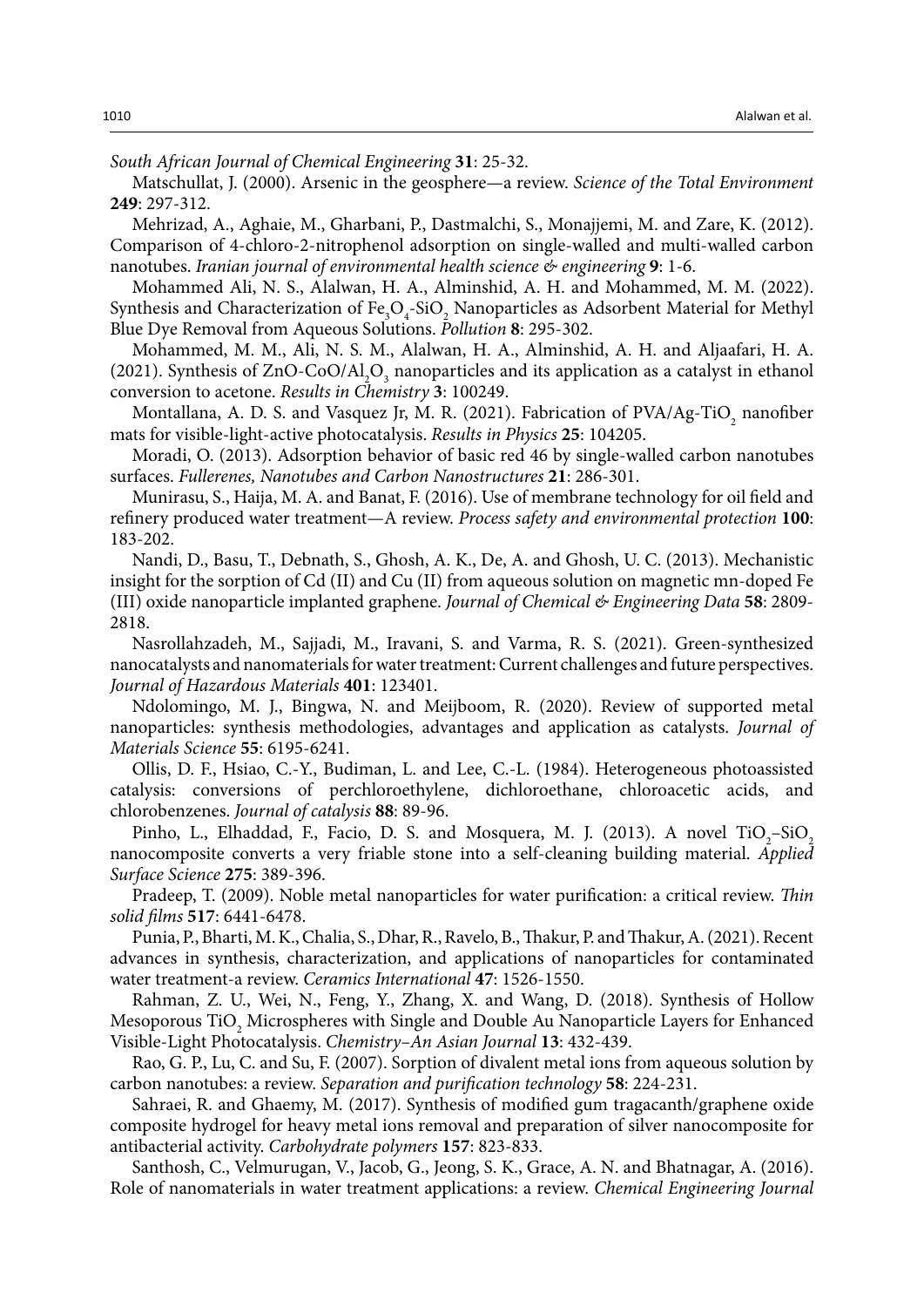**306**: 1116-1137.

Santos, T. R. andrade, M. B., Silva, M. F., Bergamasco, R. and Hamoudi, S. (2019). Development of α-and γ-Fe<sub>2</sub>O<sub>3</sub> decorated graphene oxides for glyphosate removal from water. *Environmental technology* **40**: 1118-1137.

Savage, N. and Diallo, M. S. (2005). Nanomaterials and water purification: opportunities and challenges. *Journal of Nanoparticle research* **7**: 331-342.

Shen, J., Huang, W., Li, N. and Ye, M. (2015). Highly efficient degradation of dyes by reduced graphene oxide–ZnCdS supramolecular photocatalyst under visible light. *Ceramics International* **41**: 761-767.

Singh, S. and Batra, R. (2018). Nanotechnology in wastewater treatment: A review. *Novel Applications in Polymers and Waste Management*: 173-182.

Sinha, V. and Chakma, S. (2019). Advances in the preparation of hydrogel for wastewater treatment: A concise review. *Journal of Environmental Chemical Engineering* **7**: 103295.

Sitko, R., Turek, E., Zawisza, B., Malicka, E., Talik, E., Heimann, J., Gagor, A., Feist, B. and Wrzalik, R. (2013a). Adsorption of divalent metal ions from aqueous solutions using graphene oxide. *Dalton transactions* **42**: 5682-5689.

Sitko, R., Zawisza, B. and Malicka, E. (2013b). Graphene as a new sorbent in analytical chemistry. *TrAC Trends in Analytical Chemistry* **51**: 33-43.

Stafiej, A. and Pyrzynska, K. (2008). Solid phase extraction of metal ions using carbon nanotubes. *Microchemical Journal* **89**: 29-33.

Sudha, D. and Sivakumar, P. (2015). Review on the photocatalytic activity of various composite catalysts. *Chemical Engineering and Processing: Process Intensification* **97**: 112-133.

Sun, W., Shah, S., Chen, Y., Tan, Z., Gao, H., Habib, T., Radovic, M. and Green, M. (2017). Electrochemical etching of Ti2AlC to Ti2CT x (MXene) in low-concentration hydrochloric acid solution. *Journal of Materials Chemistry A* **5**: 21663-21668.

Szuplewska, A., Kulpińska, D., Dybko, A., Chudy, M., Jastrzębska, A. M., Olszyna, A. and Brzózka, Z. (2020). Future applications of MXenes in biotechnology, nanomedicine, and sensors. *Trends in biotechnology* **38**: 264-279.

Tang, C.-Y., Yu, P., Tang, L.-S., Wang, Q.-Y., Bao, R.-Y., Liu, Z.-Y., Yang, M.-B. and Yang, W. (2018). Tannic acid functionalized graphene hydrogel for organic dye adsorption. *Ecotoxicology and Environmental Safety* **165**: 299-306.

Wan, J., Tao, T., Zhang, Y., Liang, X., Zhou, A. and Zhu, C. (2016). Phosphate adsorption on novel hydrogel beads with interpenetrating network (IPN) structure in aqueous solutions: kinetics, isotherms and regeneration. *RSC advances* **6**: 23233-23241.

Wang, F. (2017). Effect of oxygen-containing functional groups on the adsorption of cationic dye by magnetic graphene nanosheets. *Chemical Engineering Research and Design* **128**: 155-161.

Wang, L., Shi, C., Pan, L., Zhang, X. and Zou, J.-J. (2020a). Rational design, synthesis, adsorption principles and applications of metal oxide adsorbents: A review. *Nanoscale* **12**: 4790- 4815.

Wang, P., Wang, F., Jiang, H., Zhang, Y., Zhao, M., Xiong, R. and Ma, J. (2020b). Strong improvement of nanofiltration performance on micropollutant removal and reduction of membrane fouling by hydrolyzed-aluminum nanoparticles. *Water research* **175**: 115649.

Wang, S., Ng, C. W., Wang, W., Li, Q. and Hao, Z. (2012). Synergistic and competitive adsorption of organic dyes on multiwalled carbon nanotubes. *Chemical engineering journal* **197**, 34-40.

Wang, X., Lu, J. and Xing, B. (2008). Sorption of organic contaminants by carbon nanotubes: influence of adsorbed organic matter. *Environmental science & technology* **42**: 3207-3212.

Wang, Y., Liang, S., Chen, B., Guo, F., Yu, S. and Tang, Y. (2013). Synergistic removal of Pb (II), Cd (II) and humic acid by Fe<sub>3</sub>O<sub>4</sub>@ mesoporous silica-graphene oxide composites. *PloS one* **8**: e65634.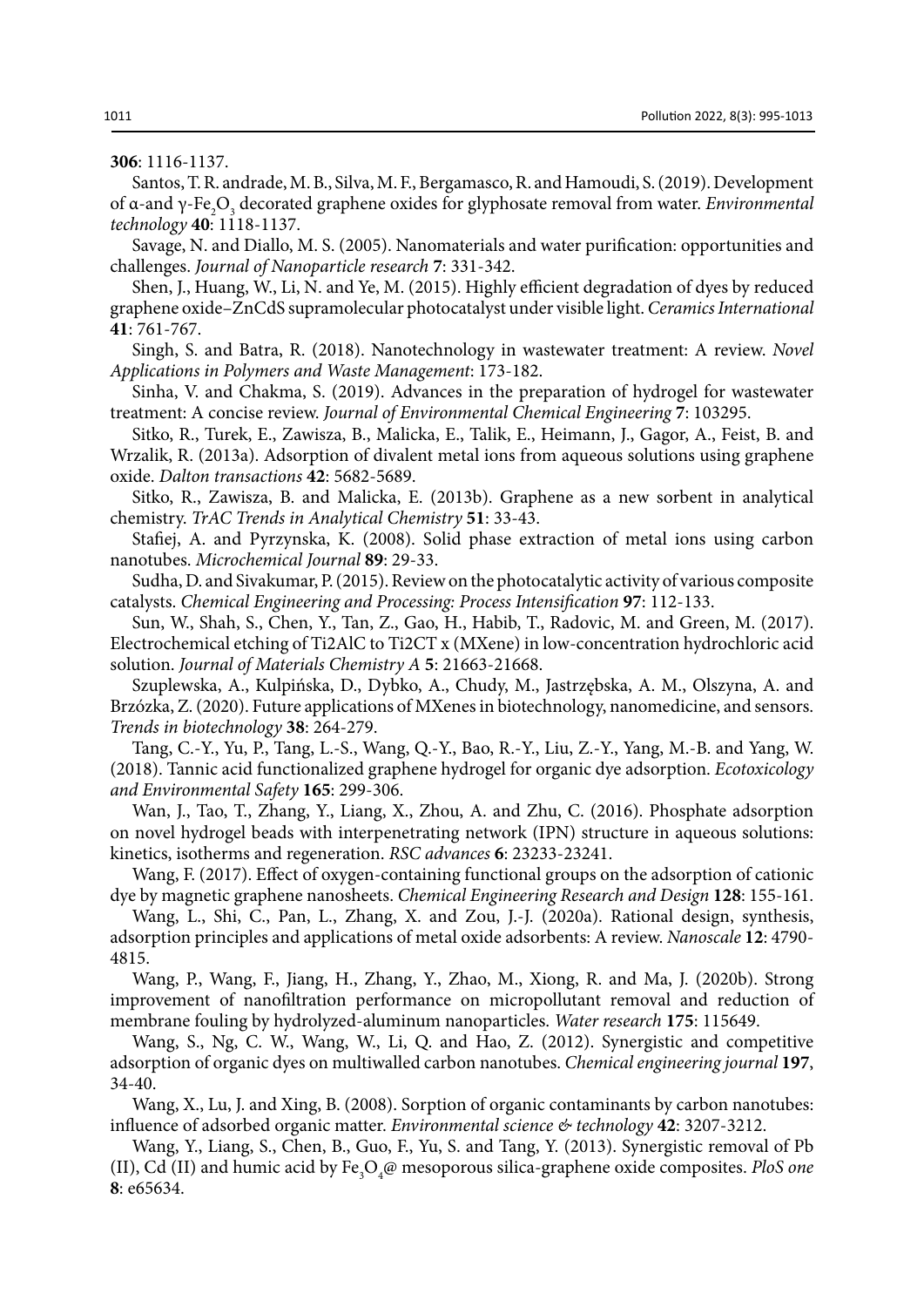Xie, G., Xi, P., Liu, H., Chen, F., Huang, L., Shi, Y., Hou, F., Zeng, Z., Shao, C. and Wang, J. (2012). A facile chemical method to produce superparamagnetic graphene oxide–Fe<sub>3</sub>O<sub>4</sub> hybrid composite and its application in the removal of dyes from aqueous solution. *Journal of Materials Chemistry* **22**: 1033-1039.

Xu, P., Zeng, G. M., Huang, D. L., Feng, C. L., Hu, S., Zhao, M. H., Lai, C., Wei, Z., Huang, C. and Xie, G. X. (2012). Use of iron oxide nanomaterials in wastewater treatment: a review. *Science of the Total Environment* **424**: 1-10.

Xu, Y., Shan, Y., Cong, H., Shen, Y. and Yu, B. (2018). Advanced carbon-based nanoplatforms combining drug delivery and thermal therapy for cancer treatment. *Current pharmaceutical design* **24**: 4060-4076.

Yang, F., Zhang, S., Sun, Y., Cheng, K., Li, J. and Tsang, D. C. (2018). Fabrication and characterization of hydrophilic corn stalk biochar-supported nanoscale zero-valent iron composites for efficient metal removal. *Bioresource technology* **265**: 490-497.

Yang, G., Li, X., Wang, Y., Li, Q., Yan, Z., Cui, L., Sun, S., Qu, Y. and Wang, H. (2019). Threedimensional interconnected network few-layered  $MoS_2/N$ , S co-doped graphene as anodes for enhanced reversible lithium and sodium storage. *Electrochimica Acta* **293**: 47-59.

Yang, K. and Xing, B. (2007). Desorption of polycyclic aromatic hydrocarbons from carbon nanomaterials in water. *Environmental Pollution* **145**: 529-537.

Yang, Q., Chen, G., Zhang, J. and Li, H. (2015). Adsorption of sulfamethazine by multi-walled carbon nanotubes: effects of aqueous solution chemistry. *RSC advances* **5**: 25541-25549.

Yang, S.-T., Chang, Y., Wang, H., Liu, G., Chen, S., Wang, Y., Liu, Y. and Cao, A. (2010). Folding/aggregation of graphene oxide and its application in Cu2+ removal. *Journal of colloid and interface science* **351**: 122-127.

Yu, C., Li, G., Kumar, S., Yang, K. and Jin, R. (2014). Phase transformation synthesis of novel Ag<sub>2</sub>O/Ag<sub>2</sub>CO<sub>3</sub> heterostructures with high visible light efficiency in photocatalytic degradation of pollutants. *Advanced materials* **26**: 892-898.

Yu, F., Ma, J. and Bi, D. (2015). Enhanced adsorptive removal of selected pharmaceutical antibiotics from aqueous solution by activated graphene. *Environmental Science and Pollution Research* **22**: 4715-4724.

Yu, F., Wu, Y., Li, X. and Ma, J. (2012). Kinetic and thermodynamic studies of toluene, ethylbenzene, and m-xylene adsorption from aqueous solutions onto KOH-activated multiwalled carbon nanotubes. *Journal of agricultural and food chemistry* **60**: 12245-12253.

Yu, Y., Shu, Y. and Ye, L. (2018). In situ crosslinking of poly (vinyl alcohol)/graphene oxideglutamic acid nano-composite hydrogel as microbial carrier: Intercalation structure and its wastewater treatment performance. *Chemical Engineering Journal* **336**: 306-314.

Yuan, G. (2004). Natural and modified nanomaterials as sorbents of environmental contaminants. *Journal of Environmental Science and Health, Part A* **39**: 2661-2670.

Zhang, L., Song, X., Liu, X., Yang, L., Pan, F. and Lv, J. (2011). Studies on the removal of tetracycline by multi-walled carbon nanotubes. *Chemical engineering journal* **178**: 26-33.

Zhang, L., Zeng, Y. and Cheng, Z. (2016). Removal of heavy metal ions using chitosan and modified chitosan: A review. *Journal of Molecular Liquids* **214**: 175-191.

Zhang, Y., Ni, S., Wang, X., Zhang, W., Lagerquist, L., Qin, M., Willför, S., Xu, C. and Fatehi, P. (2019). Ultrafast adsorption of heavy metal ions onto functionalized lignin-based hybrid magnetic nanoparticles. *Chemical Engineering Journal* **372**: 82-91.

Zhang, Y., Yan, L., Xu, W., Guo, X., Cui, L., Gao, L., Wei, Q. and Du, B. (2014). Adsorption of Pb (II) and Hg (II) from aqueous solution using magnetic  $\text{CoFe}_2\text{O}_4$ -reduced graphene oxide. *Journal of Molecular Liquids* **191**: 177-182.

Zhao, D., Zhang, W., Chen, C. and Wang, X. (2013). Adsorption of methyl orange dye onto multiwalled carbon nanotubes. *Procedia Environmental Sciences* **18**: 890-895.

Zhao, G., Li, J., Ren, X., Chen, C. and Wang, X. (2011a). Few-layered graphene oxide